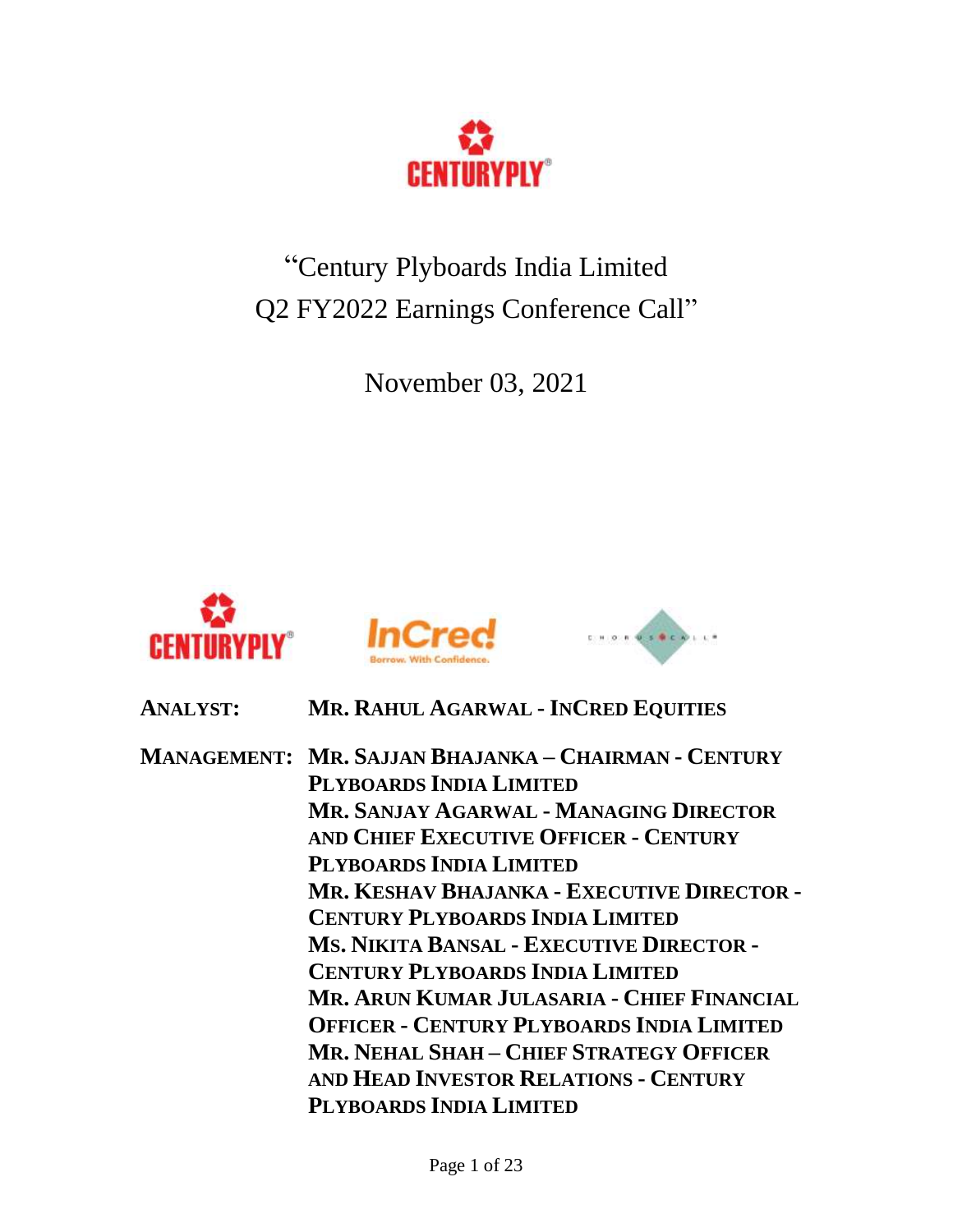

**Moderator:** Ladies and gentlemen, good day and welcome to the Q2 FY2022 Earnings Conference Call of Century Plyboards India Limited hosted by InCred Equities. As a reminder all participant lines will be in the listen-only mode and there will be an opportunity for you to ask questions after the presentation concludes. Should you need assistance during the conference call, please signal for an operator by pressing "\*" then "0" on your touchtone phone. Please note that this conference is being recorded. I now hand the conference over to Mr. Rahul Agarwal from InCred Equities. Thank you and over to you, Sir!

**Rahul Agarwal:** Thank you, Steven. Good afternoon ladies and gentlemen. We welcome you all to the second quarter fiscal 2022 earnings call of Century Plyboards India Limited. We have with us the senior management of the company led by Mr. Sajjan Bhajanka, Chairman, Mr. Sanjay Agarwal, Managing Director and CEO, Mr. Keshav Bhajanka, Executive Director, Ms. Nikita Bansal, Executive Director, and Mr. Arun Kumar Julasaria, Chief Financial Officer and Mr. Nehal Shah, CSO and Head Investor Relations. We thank the management for giving us the opportunity to host this call. I now hand over the call to the management team for their initial remarks post which will get into the Q&A session. Over to you, Sir!

**Arun Julasaria**: Ladies and gentlemen, this is Arun Julasaria, CFO of the company. I welcome you on behalf of CenturyPly. First of all I like to mention customary disclaimer this conference call is just to discuss the company's historical numbers and future outlook and in no way this should be construed an invitation to invest in the country. Results for t he quarter along with the detailed analysis has already mailed to you, and is also hosted on the stock exchange and company websites.

> I am just taking you through the macros we had the best ever quarter in terms of topline and margins. All our product segments, panels division did significantly well. Our topline Y-o-Y for current quarter has grown up by 55% to 808.29 Crores against 519.82 Crores.

> EBITDA margin was 20.7% amounting to 167.56 Crores against 87.9 Crores last year. Profit after tax is at 103.08 Crores against 51.44 Crores. Our balance sheet networth is about 1377.79 Crores and all the return ratios and working capital cycle are highly favorable. We continue to look at the future with optimism and better performance every quarter, the best ever results would be possible because of vision of our Chairman. Our Chairman, Sajjan Bhajanka is also in the call and he will share his vision with all of you. My new colleague, Mr. Nehal Shah who has been ex-ICICI Securities, he will now look after investor relations is also in the call and after Chairman's speech, he will share the roadmap of the company for future post that we will open the forum for discussion. Thank you.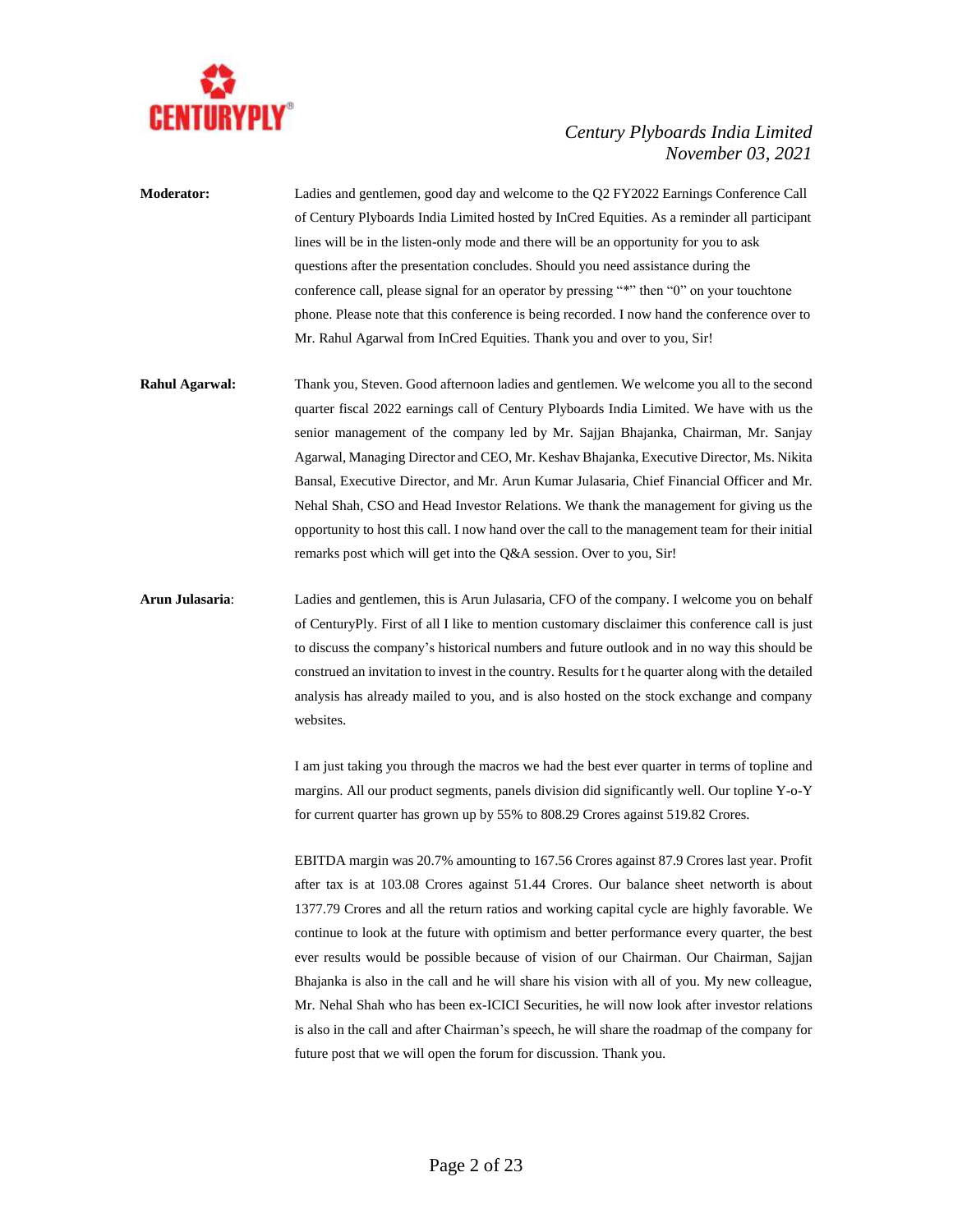

**Sajjan Bhajanka**: Dear, friends and all the investors, all with well wishers, all the participants, I wish you an advance very, very happy Deepavali and I am really delighted to share all time best results of the company with you. As already explained by Mr. Julasaria all the numbers, they much better and particularly in this testing times, we are still recovering from the second wave of COVID, so the things are very well and we foresee honestly a much brighter future, so not going in details in numbers, I will come to our broader vision with you and what is our feel of scenario in Plyboards and other panel industries.

> In Century Plyboards, we are consistently augmenting our capacity and we are working our best to debottleneck all the existing plants so almost in comparison to last years, we have increased operating capacity to almost 50%, so now we are operating at almost the full capacity, which one are declared full capacity whereas we have 70% earlier and with the addition of a lot of new sectors and the particle board and in all the space we are operating at more than 100% Crores, MDF particleboard our capacity was 180 kilometer per day, so now we are operating at 300 kilometer per day by modifying the systems.

> Similarly, in all the plywood factories we have introduced new equipments, some automation, so with that we are able to increase the capacity and there are many new initiatives in the company like you are aware that we have employed for supply chain and other efficiencies similarly BCG is there so like BCG and they are helping us in fine tuning our processes and wherever we have the chance to augment our popularity, connectivity, so we are getting sufficient help from them and we are also operating at more than 100% capacity and most of the centers or particularly the products there any added products we are encouraging and our key laminated products were augmented to a big scale.

> We are contemplating to establish one of the largest Ply Factory in the country in Punjab. We have a license for that and one of the largest license in the country and I am very much optimist about the future and why I am so optimist, we share some background of that with you, hence you all are aware that with the introduction of particle board and MDF in European market, America, so the plywood share was substantially declined by the time when 100% panel was from plywood segment, then with the introduction of MDF and particleboard, plywood share was reduced to 25% in total packing products, but whether the humidity and the local situations in America and Europe are quite different than India.

> So, if India, we can take any influence it could be from China and in China last five six years, the plywood growth was very healthy, plywood has grown at the rate of almost about 259% in five years and now China's utilized capacity is more than 200 million cubic meters per annum wherein our capacity or our product production in India only 10 million cubic meters and similarly particle board also China's production is around 35 million cubic meters, MDF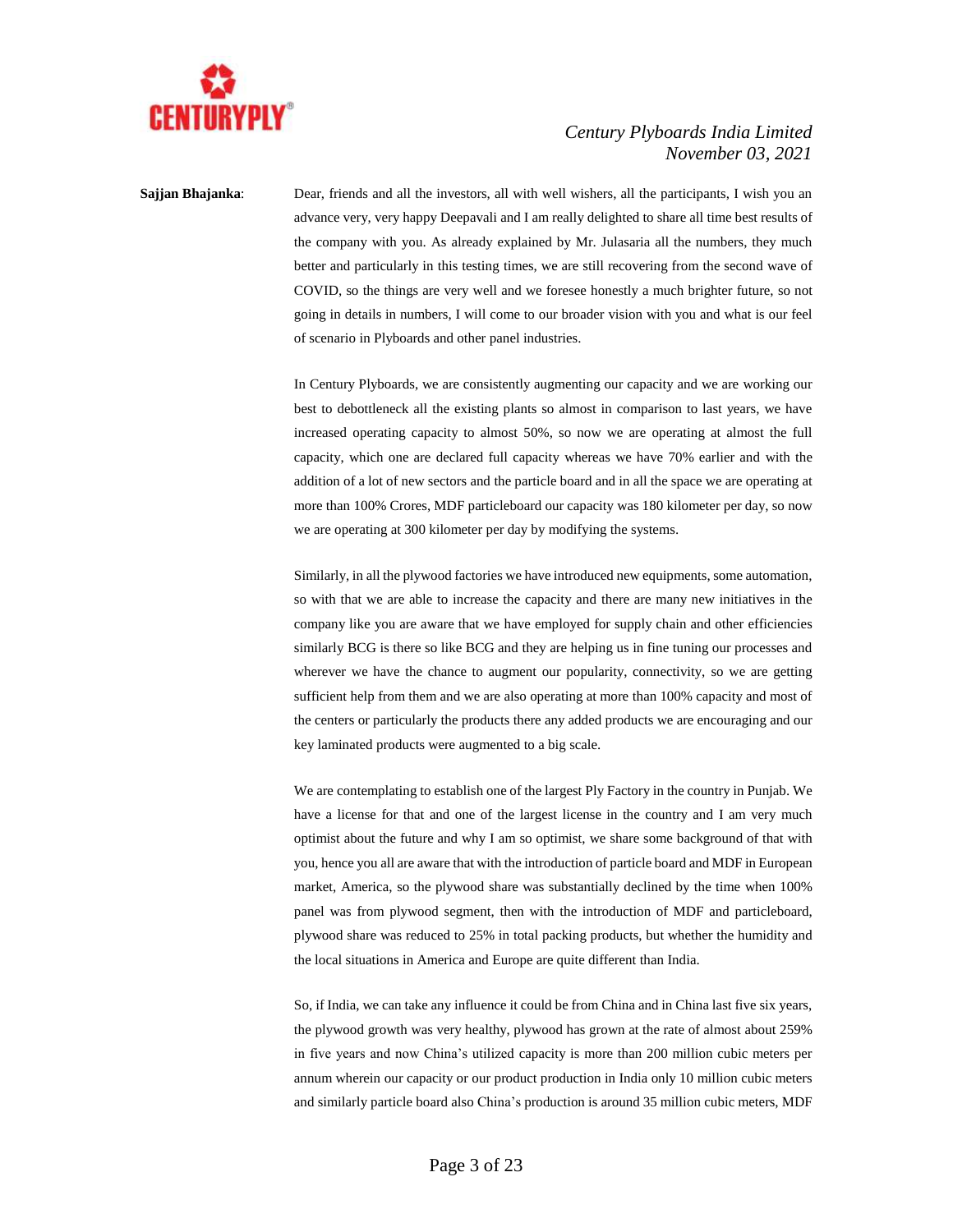

channel production is around 55 million cubic meter whereas our production is around 1.52 million cubic meters, so whatever today China does, I foresee that in the next 10 years and by the time we shall surpass the population of China and by that time our middle income group would expand substantially so with that housing already passing through a boom phase and in another 10 years housing activities will multiply many in the country and so panel products would be very much in demand.

So, even if we reach 25% what the present China is, so against 200 million cubic meter even if we produce 25% of that after 10 years from now it would be 50 million cubic meters, so from 10 million cubic meter to 50 million cubic meter in the next ten years you can imagine I am sure it will by a far surpass that quantity 50 million cubic meter, but even at that there is very, very bright scope for expansion of the Plyboards and particularly Century Plyboards we are very bullish. We do not foresee that plywood would either reduce our pave the way for MDF and particleboard, yes, MDF and particleboard would grow but plywood would continue to lead all the panel products and similarly MDF and particleboard also we should reach minimum 10 million cubic meter capacity from 1.5 to 2 million now in another five to six years.

With this we are much optimistic, we are foreseeing a great feature for Indian panel industry and more particularly for Century Plyboards being the leader and being present at many locations in the country, south, west, north, east and in certain areas we have multiple units, so we are fully utilizing the opportunities and we are sure that we shall give good appreciation to all our investors and we are a very, very conscious of skill upgradations of all the people to retain talent we have created center of excellence in the company under the guidance of BCG, Boston Consulting Group and we have a division container freight distribution that now we are hiving off to a subsidy because little unrelated business and also there are opportunities but it is not our core sector, so maybe we shall align with some recommended people or some leading player so for that we have to facilitate that facility we are hiving off our CFS division into a subsidiary.

So friends almost I have shared my vision and if you have any particular query may be in the course of discussion I shall attend to it. Thank you and I hand over, Nehal Shah. Nehal, as Mr. Julasaria has already explained he had joined us recently and he is the Chief Strategy Office and at the same time he is in charge of the investor relationship. Thank you. Nehal you can take over.

**Nehal Shah**: Thank you so much. Hello friends, I would first like to wish you all in advance and very Happy Deepavali and a Happy New Year. Now, as discussed in the last call we have come out with a five-year roadmap wherein we expect the revenues to cross Rs.5000 Crores by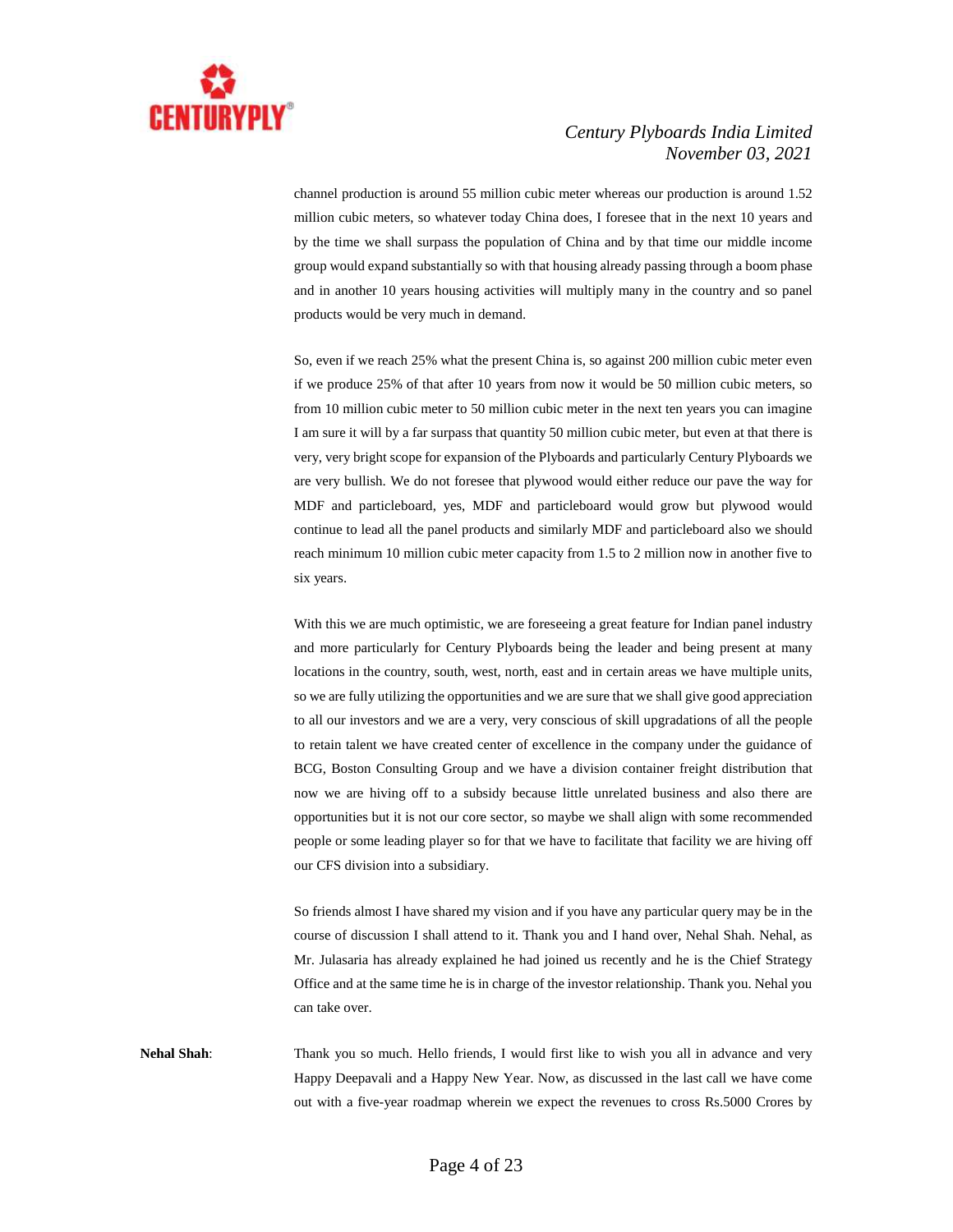

FY2026 and now this implies 19% revenue CAGR over the next five years that is from FY2021 to FY2026. The roadmap slides are incorporated in the corporate presentation, which we have just released today.

Now within our portfolio we expect our MDF segment to grow the fastest, which is an excess of 25% over the next five years. Why we expect the growth in plywood laminate and particleboard be in teens over the next five years. Rs.5000 Crores revenue as auctioned by FY2026 would be driven by following: number one, double digit growth CAGR by the wood panel industry over the next five years, which would be basically driven by low base of last five years where the industry growth remains marginal, expected higher growth in occupation of premises driven by liquidation or existing inventories in the residential various state sector and higher growth in excess of 15% in MDF and particleboard categories.

Two, aggressive capex initiatives to be largely met through internal accruals, we strongly believe that large addressable market plus CPIL robust operating cash flow would represent a strong reinvestment opportunity for Century. We are likely to initiate a very aggressive capex of 1230 Crores over the next five years as compared to Rs.1140 Crores of gross block created over the past 35 years since inception. This would be a mix of Brownfield and Greenfield expansion across product segments over the next five years. The likely capex break up would be as follows, MDF 850 Crores, plywood 160 Crores, laminates 150 Crores and particleboard 70 Crores.

Three, the market share gains in plywood segment would be driven by the recent out-of-box initiatives like ILP, SFA, hiring of the active consultants, BCG, for improving efficiencies, etc., aggressive ANP spends, which is likely to sustain if not accelerated, sustained working capital and input cost pressure faced by the unorganized and the regional players would also help us gain market share gains.

Four the market your games in the more organized segment like MDF and laminate segments this would be again driven by recent out-of-box initiatives and creation of additional capacities over the next few years. All in all we expect ROCE to stay in higher over the next five years driven by sustained working capital discipline, reinvesting capital and higher ROCE generating segments and sustenance lean balance sheet despite aggressive capex over the next five years. I would now open the floor for Q&A. Thank you.

**Moderator**: Thank you very much. We will now begin the question and answer session. Ladies and gentlemen, we will wait for a moment while the question queue assembles. The first question is from the line of Praveen Sahay from Edelweiss Financial. Please go ahead.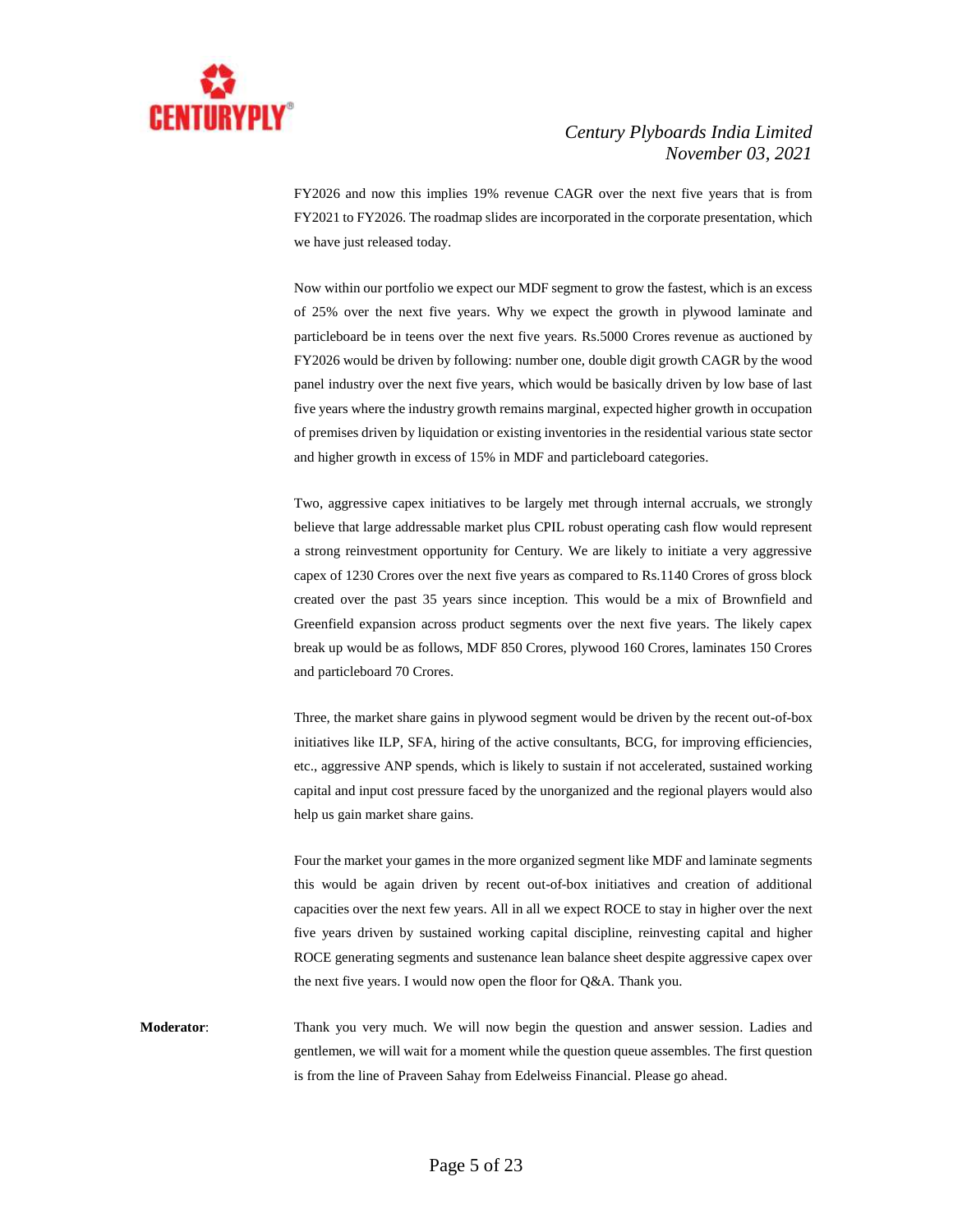

- **Praveen Sahay**: Thank you for taking my question and thank you so much for good presentation for saving the presentation and having five-year plan, so the first question on five-year plan only that gross block as you had said that 1230 Crores odd for the next five years and largely from the MDF. As I understand that MDF has a low ROCE as compared of other businesses, so do you believe that ROCE should sustain at the higher level or reduce with the larger MDF capex?
- **Nehal Shah**: Nehal, here. On the MDF side in fact if you look at the ROCE, the ROCEs are much stronger at this point in time, the ROCEs are closer to 30% to 35% at this point and with every price hike this is getting more and more sustainable, having said that with the likely capacity addition over the next couple of years, we will have to wait and see how the ROCE will get impacted, but we are fairly certain of having at least 20% to 25% ROCEs over the longer term, so that is what we believe.
- **Praveen Sahay:** Thank you and the next question is related to the quarter performance especially from the plywood division, so there also if I look at especially on the realization side as back essentially or even the higher than that of pre-COVID level, so do you believe from here is a further room for improvement in the realization of the plywood division?
- **Nikita Bansal:** Actually, in the previous calls also we said that the markets where we can actually grow lies at the range of Rs.80 to Rs.100 and we have brought Sainik seven months to grow as a product, so moving forward and since the last two to three years our concentration has been in Sainik and because of that our P&L is growing much, much faster in the Sainik category as compared to the premium category. Having said that premium category is also growing, but growth in Sainik has to be larger because the market space is more because of this going forward also realization will be average realization in panels will be lower because Sainik sells at a lower value, so I do not think I can say that you know we will maintain this, but I think because of our strategy itself there might be a bit of degrowth but overall there will be a growth in revenue, there will be a growth PAT and there will be a growth.
- **Keshav Bhajanka**: While Sainik might have a lower realization, it also has a lower cost, we see no meaningful impact in margins, we are likely to sustain margin, however, having said that overall average realization after the price hike, etc., etc., because of that contributions of Sainik may now go up substantially going forward.
- **Praveen Sahay:** Got it. Secondly on the MDF that higher realization for the couple of a quarter like the first quarter them the second quarter we had already been seen, so can you also, because also Nehal has said that these numbers to sustain and the ROCE profile because of that will also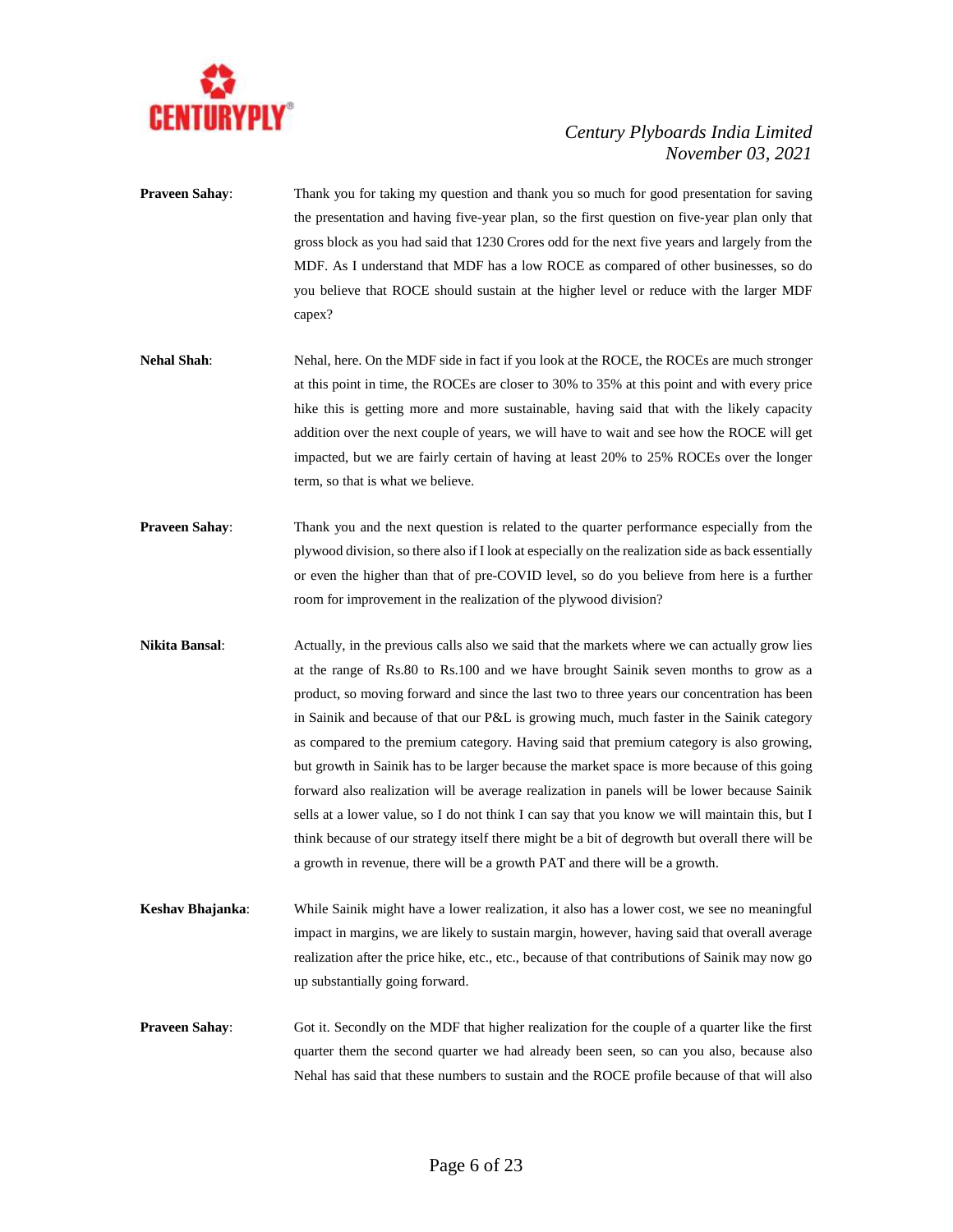

sustain going forward because lot of a fluctuation we had seen in the past especially in the MDF realization so how you are seeing this realization actually to sustain at this level?

**Sanjay Agarwal**: This is Sanjay. MDF is a product which is actually growing in the country now and as and when we have seen in the past, as and when there is a new capacity comes into the market and as the overall market is not too large even a small capacity of 600, 800 cubic meters per day makes a small change in the market prices, in the last two to three months we have see that the cost of raw material especially melamine and urea and all these things have gone up and we have passed on the costs, but then it takes there is some lag, we will see that we have always tried by increasing the prices we have tried to sustain our EBITDA, which we had been successful look at a longer perspective, in some small periods of time you can see that yes, it will suffer but we have always come back, right now the EBITDA is I think very nice, we have taken the price rise in the last quarter, we have taken the price rise in Q1 and again we will be taking some in the Q3 also, so I do not see any problem or any real down slide, this will happen as and when a new capacity comes for some time all should be prepared.

- **Praveen Sahay:** Any impact on the import because import has also reduced significantly, so will that come back, is there any thought process?
- **Sanjay Agarwal:** Import of MDF might come back maybe in a year, maybe in two years time, but the industry is also really becoming very efficient and capable, I think by the time the import starts being more capable because our capacities will be higher and you know all these things one more thing actually, the plantation which was actually slowing down a little bit in the whole country that plantation is also now everywhere across the country we will start planting a lot of trees, farmers now see that yes, there is a possibility of getting a good price, so in coming few years time the total coverage under plantation in India will grow multifold when people like us are doing whatever possible and that plantation will actually bring in more capability into India to fight imports.
- **Praveen Sahay:** Thank you for taking my question and happy Deepavali to entire team as well as Century Plywoods.

**Moderator:** Thank you. The next question is from the line of Sneha Talreja from Edelweiss Securities. Please go ahead.

**Sneha Talreja:** Good afternoon, Sir and thanks a lot for the opportunity and congratulations in great set of numbers. Just two questions from my end, firstly if we look at volume growth, it has been phenomenal especially for the last two quarters, what are the attributes that you would like to give it to one thing could be there is a significant much front from unorganized to organized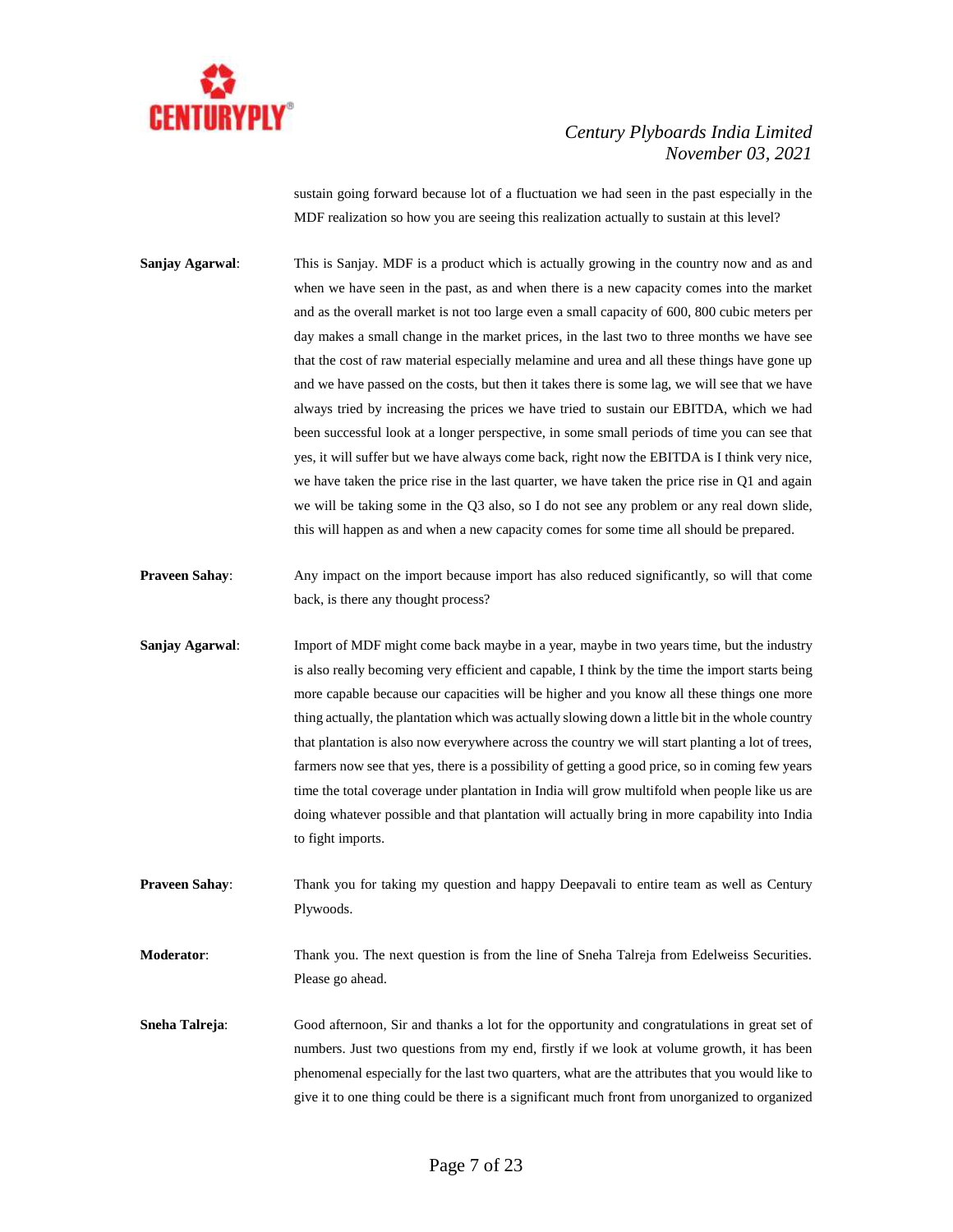

as the demand pick up or would you actually give it to some amount pent-up demand also in fiscal or do you think that the volume growth is more sustainable?

**Sajjan Bhajanka:** Like was this organized and unorganized, pre-GST, post-GST, so earlier in the industry while giving better valuation GST was prematurely discounted because ground reality did not change although GST was introduced, but even like removal and other things were continue, but during the last three, four years things have changed substantially with the introduction of the e-way bill with the forward integration, with the backward integration, which have really changed, so now people we are compared to comply with GST nobody wants to buy they have GST, nobody wants to sell without GST, so as I shared earlier out of the 3300 units in private industry earlier 2500 lakhs totally exempt, they are not paying any tax, 700 were partially paying tax, only 100 were fully taxable, so now the situation is totally opposite, all 3300 units, they are tax paying, there is no exemption, so with that time or with the GST or the taxes reduced from 30% plus to 18% and from the old line industry it has increased from zero percent to almost 10% that 30% gap has narrowed down to less than 10%, so this is a positive factor in our favor and obviously the migration from unorganized to organized, this is one part and obviously the people their paying capacity increasing they want to go for quality product so our ViroKill or Firewall, so they are catching attention of the people, now Sanjay or Nikita you can take up.

**Nikita Bansal**: Yes, I will just add that seeing that we are doing in the last one year, one of our success has been PVC advertisement of ViroKill as well as the Firewall and now we are also advertising on Sainik 710 on regional news and Hindi News. I think that has been one of the factor of success other than this we are continuously changing our go to market that we keep talking about we are using various consultants to help us look at various ways we can increase sales because of those endeavors we have seen the results in this and also there has been a pent-up demand in Q2 and definitely we have seen a pent-up demand, which is created because of the Q1 COVID second wave, but there is growth because real estate is reviving again, so going forward we see that these growth patterns are to sustain, and it is an opportunity for a company like us to grab it and increase our market share.

**Sneha Talreja:** Nikita, that was helpful, can you also give some breakup for Sainik itself that you know how was the share moved up because you have been saying that the segment is driving up the growth just want to understand where was it last year versus where is it now?

- **Nikita Bansal:** If I see last year it was around 28% to 29% Sainik sale, the last quarter it has been about 33% in the Sainik sale, but we need realize this in terms of dilute and Sainik sales at a lower value.
- **Sneha Talreja:** Right, in volume terms it would have been even much higher?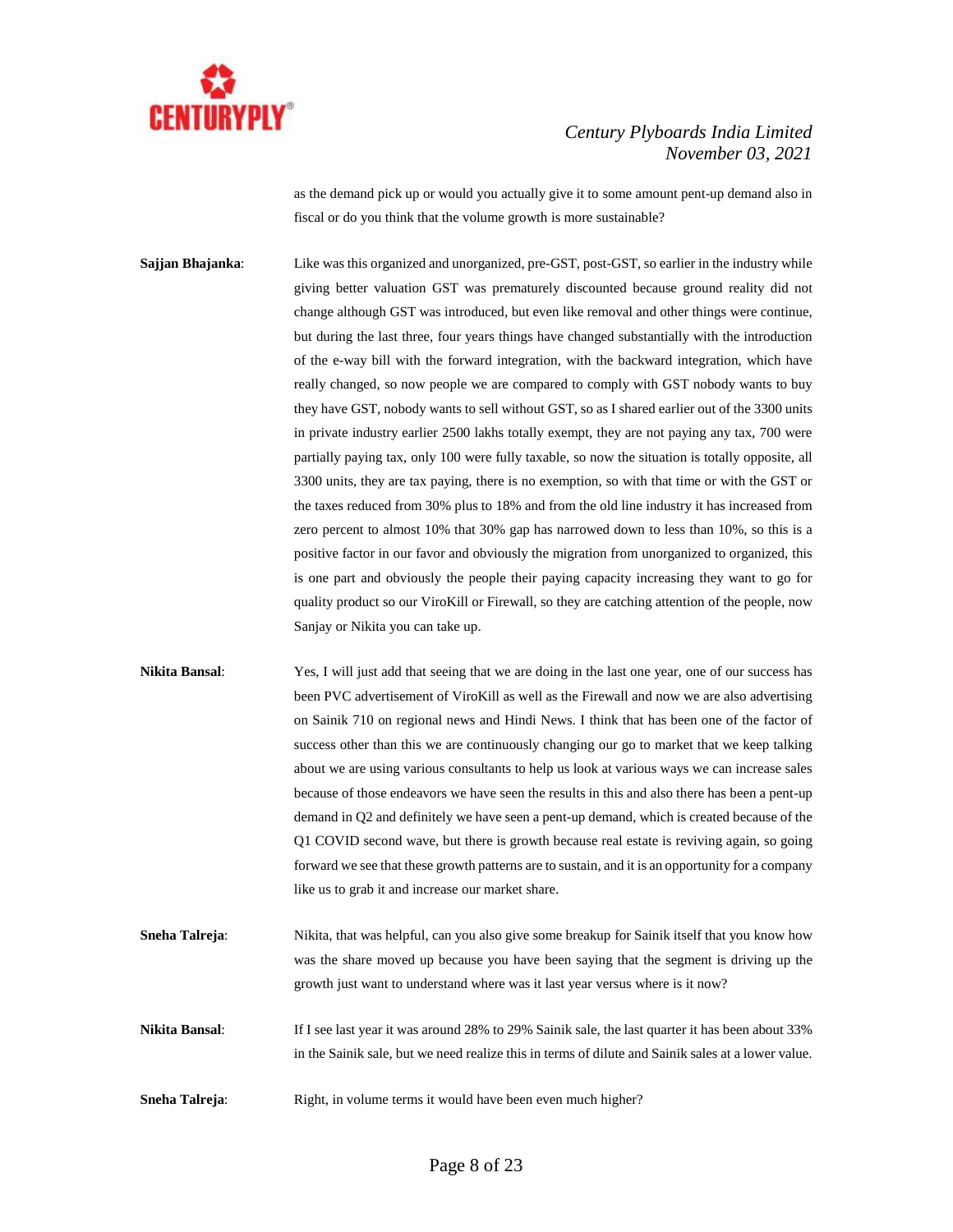

**Nikita Bansal**: Yes, it is higher.

**Sneha Talreja:** Got it. My second question was related to margins, this quarter we have seen phenomenal margins across the segments whether is the plywood, laminate is there any one off element with regards to lower cost of inventory or you think that precaution and cost saving measures that you have taken up in BCG and all is leading to such kind of margin or is there one off element?

- **Nikita Bansal:** I feel it is a threefold answers as per me and I Keshav can add after me. I think one definitely BCG has surely lowered costs and that has helped us primarily in MDF to improve our margins there but also in case of say laminates or plywood, we were manufacturing throughout Q1 because of that we were manufacturing at a cost, which was much lower and had been a raw material increase in Q2 and we took a price increase also in Q2 because of which I think we were able to give a better margin, I am not sure that this is a sustainable margin, but we will like say in case of plywood we would likely always there we will be between 13% and 15% that is a sustainable margin but I do not think we are going to grow from what we are showing today.
- **Keshav Bhajanka**: In the case of laminates, I like to add, yes, raw material did favour us substantially because of the decision to continue production during of lockdown period of Q1, going forward as like Nikita said plywood laminates we have been targeting sustainable EBITDA margins of 15% to 17% and I think we will definitely be able to have a long way of life.
- **Sneha Talreja:** Got that, Keshav, in that case we able to pass on the entire cost increase, which has been taken in Q2, I mean Q1 definitely we had some marked inventory which we will see in Q2, but beyond with everything I mean the raw material cost increase has been passed on or do we see some marginal pressure in the coming quarters because of some delay passing on the cost, I mean rise our pricing?
- **Keshav Bhajanka**: The situation with regard to raw material we were aware the prices of melamine which is changing on a price lead basis, yes, we have been able to pass on the cost increase up till a point in time and we are looking for further cost increase in the course of this quarter, so I think maybe in the course of next couple of months, we will definitely we were able to pass on the entire raw material cost increase.
- **Sneha Talreja:** Thanks a lot and congratulations for the entire team.
- **Moderator**: Thank you. The next question is from the line of Achal Lohade from JM Financial. Please go ahead.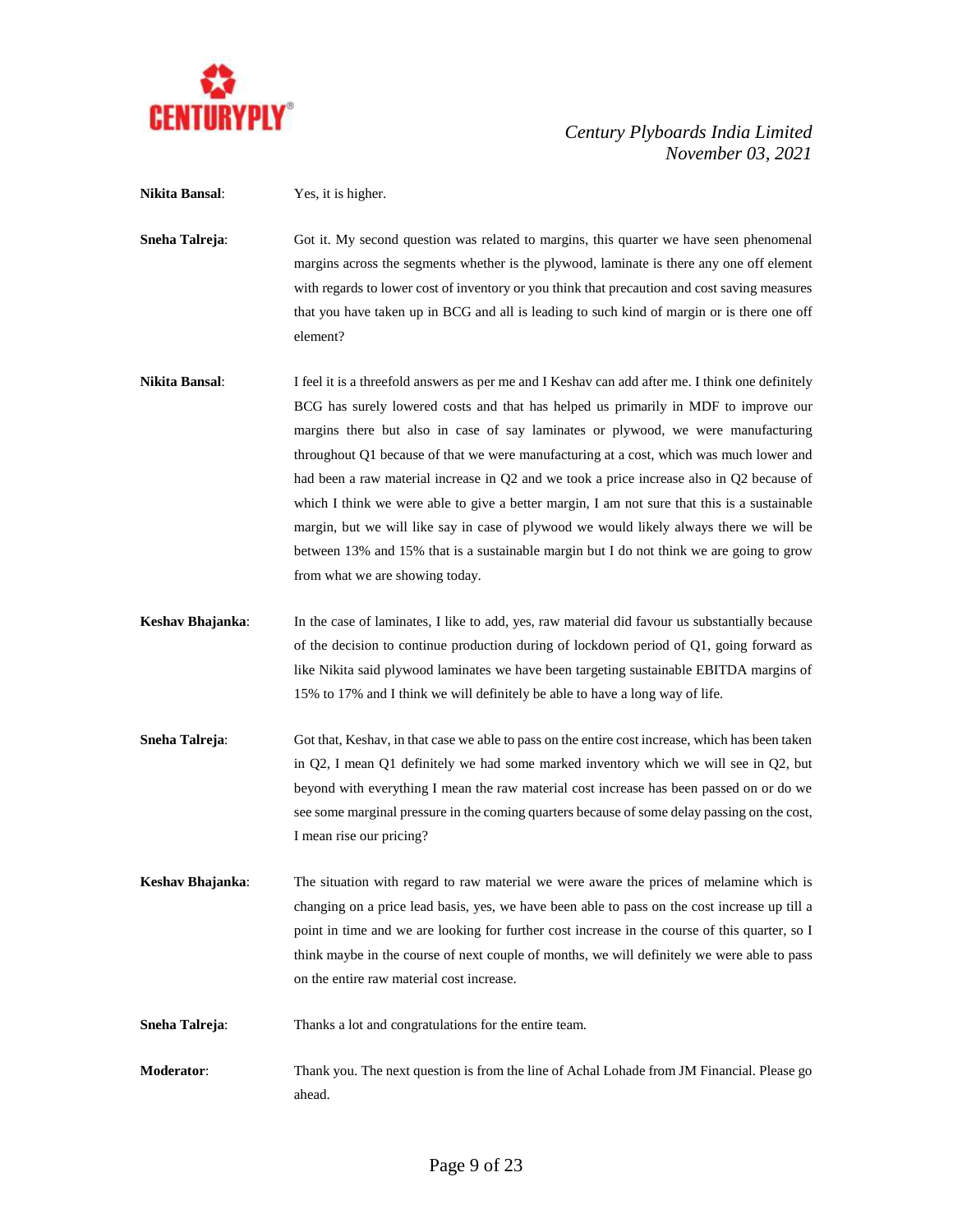

- **Achal Lohade**: Thank you for the opportunity, Sir and congratulations for the fabulous performance. Now, my first question pertains to plywood business, if I look at our first half volume and compare that with FY2019 rather FY2020, I see it is fairly stable you know on a two years CAGR, so what I wanted to check is in terms of volumes, have you seen a kind of volumes what you have delivered in the second quarter sustaining going forward in this quarter, so I try to imply is there a substantial element of pent up which paid out in this quarter and which you think could normalize and we could look at a more normal things of numbers to it? **Nikita Bansal**: Yes, right now in a very growing markets, definitely there was a factor of, so we grew some Q4 to Q2 at about 10% if you compare to current quarter it gives us 10% definitely it is not possible to sustain a 10% growth quarter-on-quarter, but there will be growth from Q2 numbers as well going forward, so I do not think the reason for that is pent up demand, it is just the efforts that we are putting that is resulting here.
- **Achal Lohade**: With respect to the backward integration if you could just highlight what part is coming in when and which segment?
- **Sanjay Agarwal**: Sorry, I could not understand, can you repeat?
- **Achal Lohade**: In terms of the capacity addition, which product capacity is that you added when for laminate, plywood?
- **Nikita Bansal:** Nehal will explain this.
- **Nehal Shah:** As we said the capex and the expansion would be on these lines, in the plywood segment as the Chairman already indicated we will be pushing forward for a large plywood capacity in Hoshiarpur so that is one in plywood besides that we will also see capacity increasing because of debottlenecking across our plants which are six plants so this is the respect of Ply. Secondly with respect to laminates we have already added one line last year, which will help us grow in this year and we are also planning to come out with couple of more lines going forward so this will arrest the growth factor over the next two to three years and that largely be expected to be a Greenfield one and within MDF as you are aware the Hoshiarpur Brownfield expansion is going to come through by July 2022 and the South India capex, as we said there has been a delay of six months and we expected to commission in H2 of FY2024.

**Achal Lohade**: What about particleboard?

**Nehal Shah**: Particleboard, again we are planning for an expansion, but it is too early days to discuss at this in time.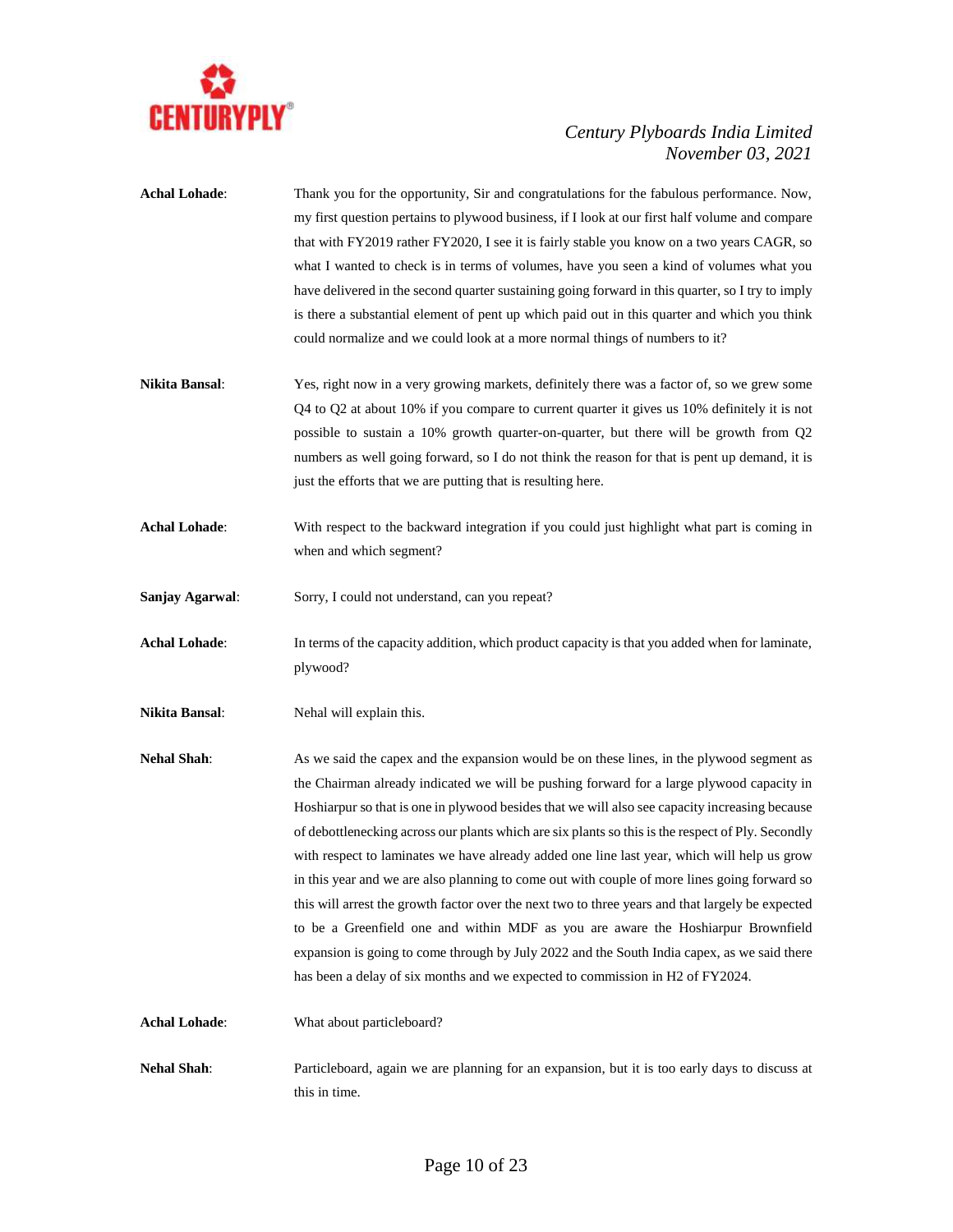

- **Keshav Bhajanka**: I would like to add one point, in particleboard substantial efforts have been taken to debottleneck and augment our current production capacity and that will start yielding dividends from the current quarter onwards.
- **Achal Lohade**: Understood.
- **Moderator**: Thank you. The next question is from the line of Venkat Samala from Tata AMC. Please go ahead.
- **Venkat Samala**: Thanks a lot for the opportunity. Sir, my first question is just an extension to a previous participants question, so if you could give some colour in terms of you know is on the quantum in the next one to two years what capacity in this segment will be adding? In terms of turnover or capacity terms also that we will do.
- **Keshav Bhajanka**: So, you want to know the capacity that could be added segment wise?
- **Venkat Samala**: Yes, segment wise in the next one two years?
- **Nehal Shah**: Nehal, here. So, as we discussed the MDF capacity expansion will come into play in July 2022 which will add 12200 CBM to the existing 198000 CMB, in FY2023, we are looking at getting the Mirzapur plywood plant on steam, so these are two facilities, which are likely to come on stream by FY2023.
- **Venkat Samala**: Sure and what will be the capacity for the Hoshiarpur plywood expansion?
- **Nehal Shah**: 1000 square meter per day and we are expected it to take it to 1 lakhs square meter per day.
- **Venkat Samala:** Sorry, your voice is audible, I could not get that.
- **Nehal Shah**: Initially, it will be 50000 square meter per day and within a year this is augmented to 100000 area square meter per day.
- **Venkat Samala**: That would be almost 20% addition to our existing capacity, understood and which part of FY2023, will we expecting this to come on stream?
- **Keshav Bhajanka:** H2 of FY2023.
- **Venkat Samala**: Sure, and from the current capacity with whatever capacity improvement additions that we are planning what is the max turnover that we can expect?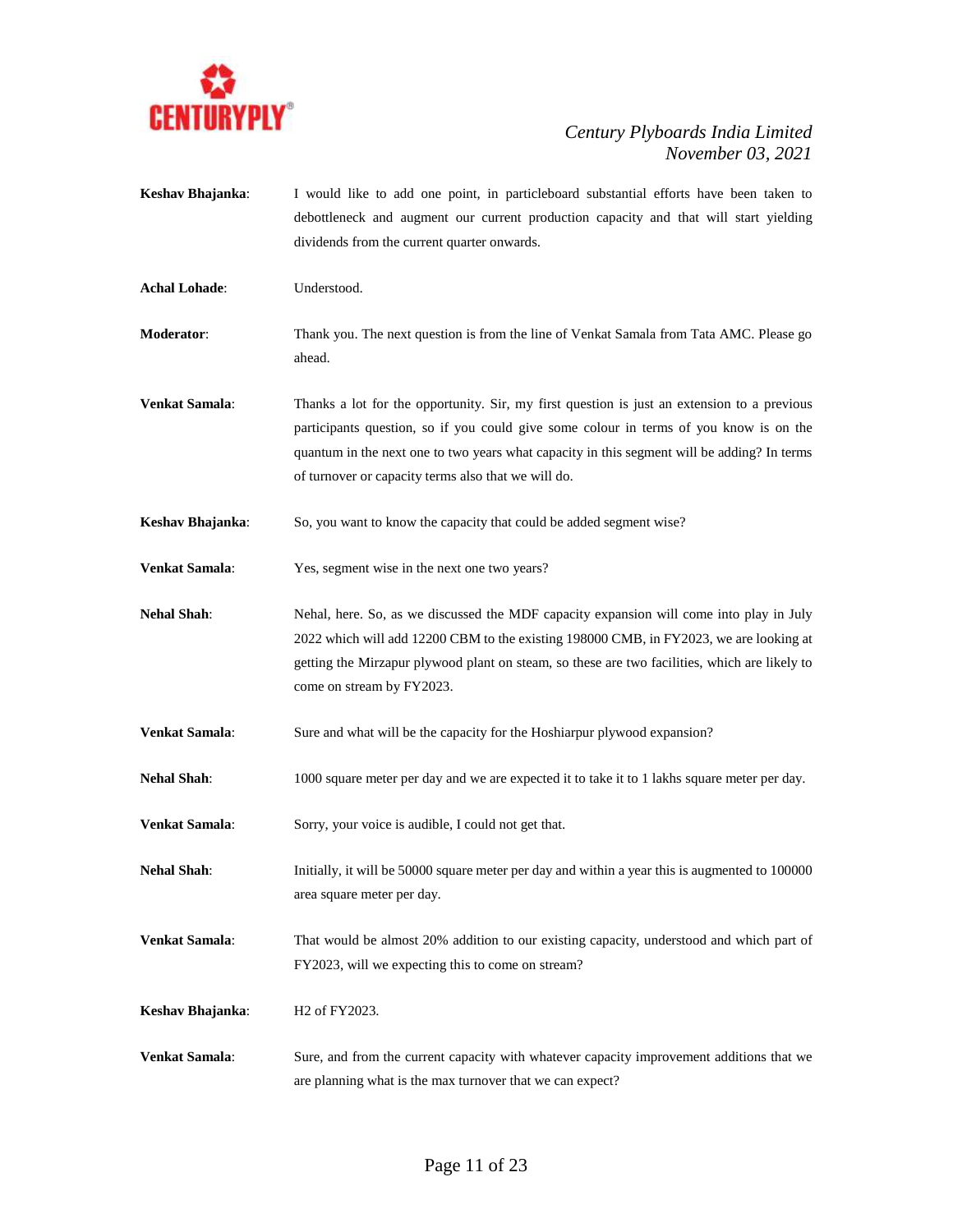

- **Nehal Shah**: We are planning to add another 60000 cubic meters from the existing plants over the next couple of years to debottlenecking, so that should add another 250 Crores to 300 Crores in the kitty.
- **Venkat Samala**: My next question is if I just look at the five year roadmap we are planning to spend about 1200 Crores odd, right and then the incremental revenue if I just look at the current quarterly run rate if I see it for the annual run rate could be around 3200, right, so 1200 Crores capex spend will lead to another 1800 Crores odd vis-à-vis sort of different 5000 minus 3200, am I looking at it in the right way?
- **Nehal Shah:** It is about 1.5.
- **Keshav Bhajanka**: Those 5000 Crores is not necessarily 100% capacity utilization. We have done a saving and based on that, so if you look at 100% capacity utilization the figure is actually be even higher.

**Venkat Samala:** So the 1200 Crores would be the effective asset turn for this?

- **Keshav Bhajanka:** The asset turns would definitely be in excess of 15 times because the capex is in between product, as you know in plywood and laminates the plastic turnover is normally close to 4 times whereas in MDF we should be getting an asset turnover 1.5 times and similar or higher in particleboard.
- **Venkat Samala**: Sure, thanks a lot and wish the entire Century team a very happy Deepavali.
- **Moderator**: Thank you. The next question is from the line of Priyam Khimawat from Infinity Alternatives. Please go ahead.
- **Priyam Khimawat**: Congratulations for a great set of results. First in terms of MDF, I wanted understand what is the current OEM and retail mix in the north plant?
- **Sanjay Agarwal**: Please repeat the question?
- **Priyam Khimawat**: What is the current OEM and retail mix?
- **Sanjay Agarwal:** See as far as our particleboard and MDF is concerned, in particleboard most of it is going to OEMs and in MDF whether it goes directly to OEM or it goes retailers, but more than 75% of the orders are supplied by us through OEM. This is the strategy we have adopt say about one to two years time because OEMs are our main and final consumer, so we must have an direct access to them, so we are reaching out that you can say our planning is that more than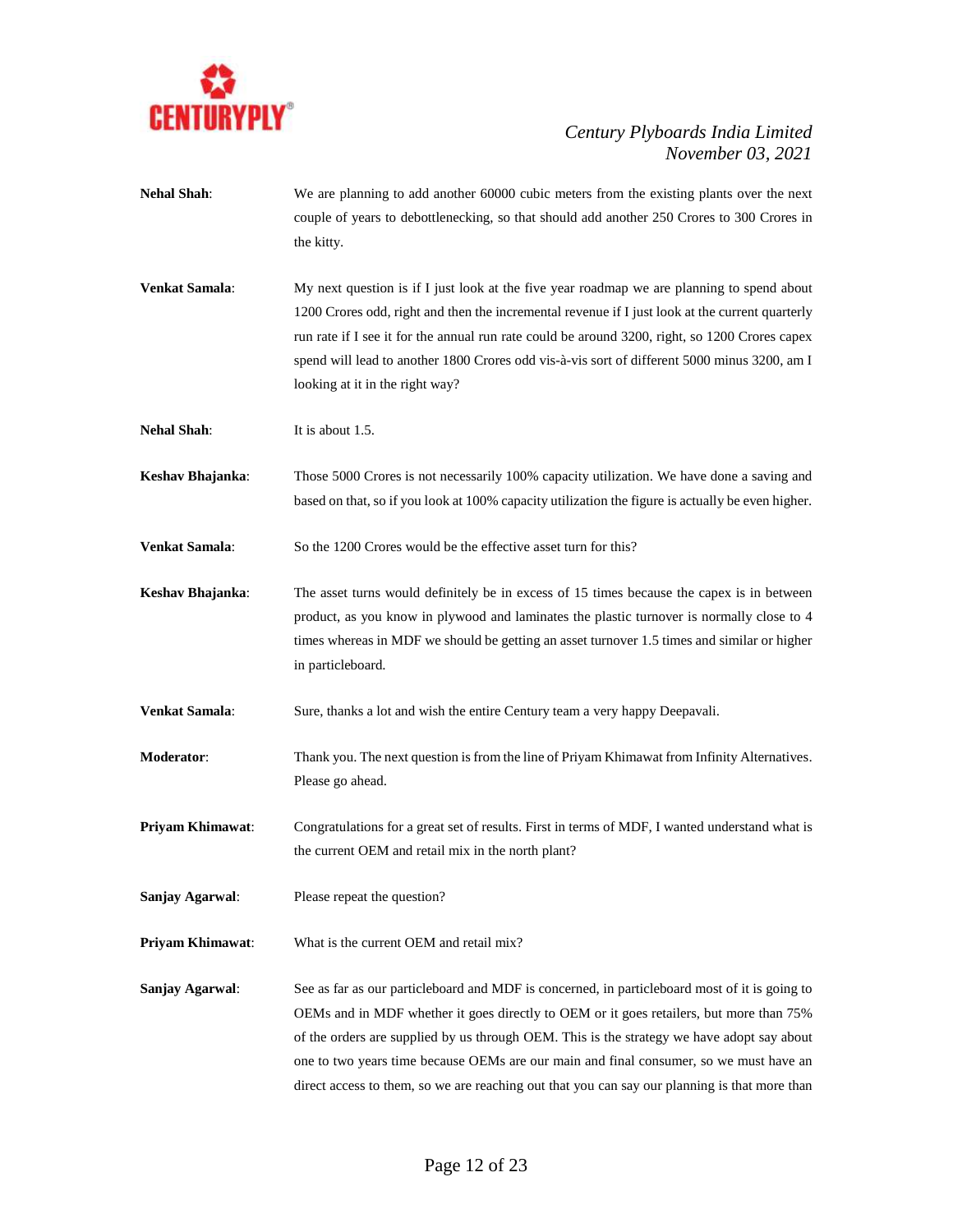

70% could go directly, and trade yes, we go through some local dealer or a retailer that is there.

**Priyam Khimawat**: On this quarter if I look at our MDF capacity utilization was around 42000 seasonal cumulatively, so it appears to be on the lower side of 85% capacity realization so this has taken shutdown so any plans on continuing of that?

**Keshav Bhajanka**: You see, MDF is always seasonal, during the monsoon season, there is a slightly subdued demand, so you will see demand of the total production capacity utilization, etc., is higher during Q3 and Q4.

**Priyam Khimawat:** Can you help us with the breakup of 50 Crores capex which you are planning to do, is it like 300 Crores for the Hoshiarpur expansion and 550 for the remaining, is that understanding correct?

**Keshav Bhajanka**: No, it is 250 Crores for the Hoshiarpur expansion and 600 Crores for the site expansion which currently is a ballpark figure that we have worked out on, the exact number might be slightly higher or slightly lower.

**Priyam Khimawat**: Thanks a lot. That is all from side.

**Moderator**: Thank you. The next question is from the line of Udit from Yes Securities. Please go ahead.

Udit: Thank you for taking up my question and congratulations for good set of numbers. Sir, on our products in plywood so can we just share that how is the revenue mix of our plywood in MDF and laminates of the 5000 Crores that we were expecting, what kind of split do we see like plywood to be 55%? Thanks.

**Nehal Shah**: So, if you look at the next five year projection what we are doing in terms of a roadmap, we expect MDF to grow substantially higher which I said in excess of 25% over the next five years except for that the other parts we expect them to grow in teens, so the plywood percentage obviously will come down to some degree while MDF proportion will increase, I think that is the only thing which will change and the others largely should remain constant.

Udit: Just last one point on the MDF, so do we see this market to remain organized, or we are seeing some cheaper kind of except for imports, cheaper quality by some Chinese manufacturing or something happening on the ground or this can be fairly largely only the organized play come in the case?

**Sanjay Agarwal**: Sorry, you will have to repeat the quarter, please.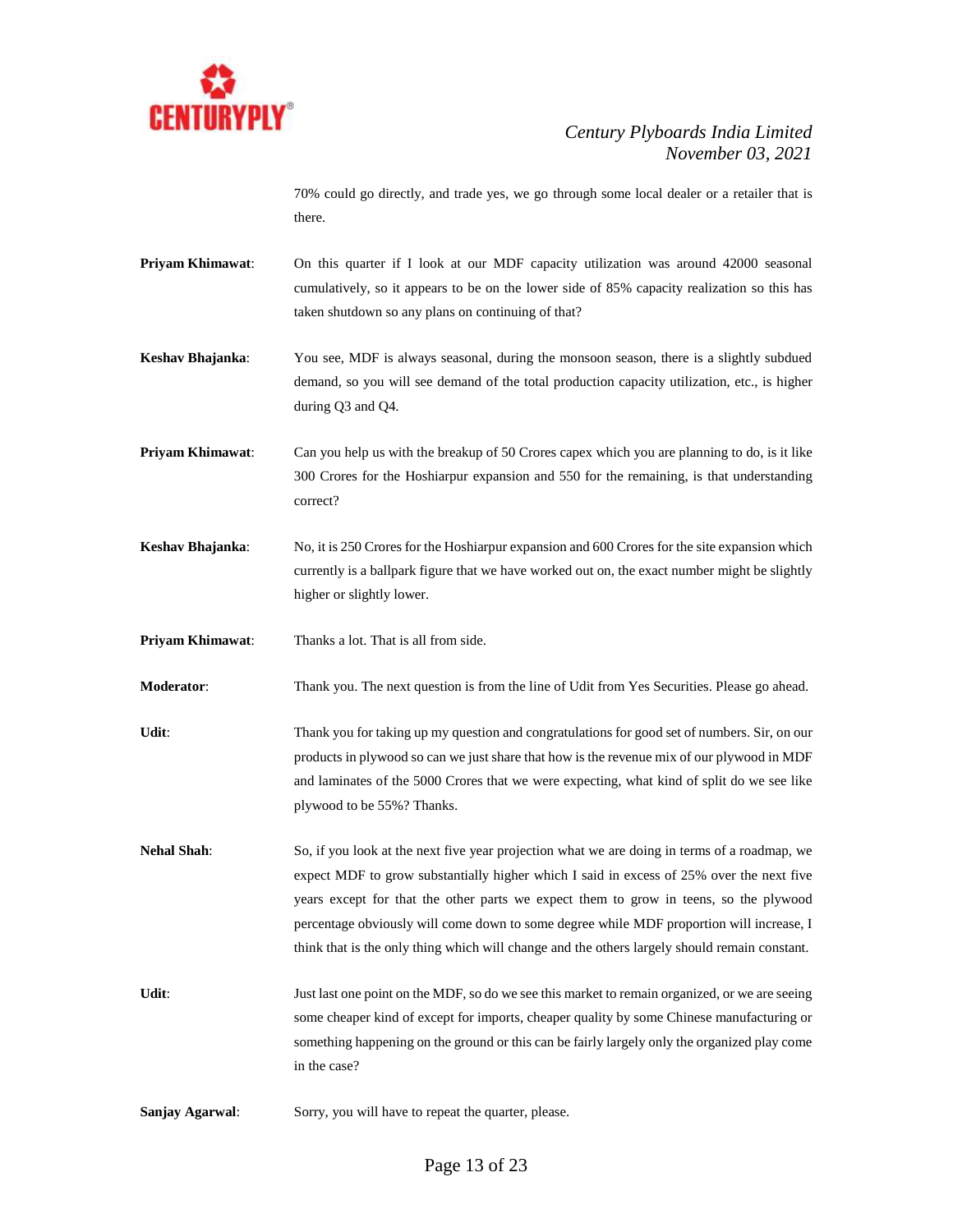

- **Udit:** In MDF currently that is controlled by it is largely an organized play, so do we see some kind of cheaper material coming in for MDF as well going forward?
- **Sanjay Agarwal:** I think I had answered this question a little while back that the imports yes it is a realty, but I do not see any reason of imports in the next one to two years time because of the China's own consumption number one, number two, I do not see a reason because of the logistic costs being very high and in the meantime, internally our capacities are going larger and larger and we are going to become more and more efficient and the fourth point is because of the internal crop or plantation I expect the availability of timber will now become bigger and bigger in times to come and that will keep that our cost of timber does not go up, so I do not see a big threat, but yes, from time to time the new capacity within the country or even imports from other countries will effect for some time. Earlier I do not think China was a big threat to India. Chinese material was not coming much to India, most of the material was coming from Asian countries Vietnam or Malaysia, those were the countries, but I do not see near terms about a year or two I do not see any problem.
- **Sajjan Bhajanka:** But now there is substantial change in the price per ton, so all the already the Chinese, Vietnamese and other products their cost and their selling price will increase and now India is very much competitive, now during the last quarter had substantially increased their export and similarly Rushil also is contemplating to export in big numbers so as and when they commission they will increase their production, they will also resort to export so now earlier even with the antidumping and other things we are less competitive to their imports, but now it is not the case and particularly the North Indian market which is landlocked so the import would be very, very costly, so it can hardly compete with the domestic production, so substantially import in the country is not feasible or not visible in the near future.
- Udit: Thank you, Sir for this elaborate answer and just one clarification, while talking about plywood earlier I guess a speaker mentioned about the sustainable EBITDA margin of 15% to 17% which is in the plywood division, is that understanding correct?
- **Nikita Bansal:** No, that is the laminate division of 15% to 17%, for plywood it is between 13% and 15%.
- Udit: Thank you for the clarification.
- **Moderator**: Thank you. The next question is from the line of Rahul Agarwal from InCred Equities. Please go ahead.
- **Rahul Agarwal**: Thanks and congratulations for a great set of number. I had three questions, firstly on the five year plan you obviously mentioned in terms of what capex you want to do and how would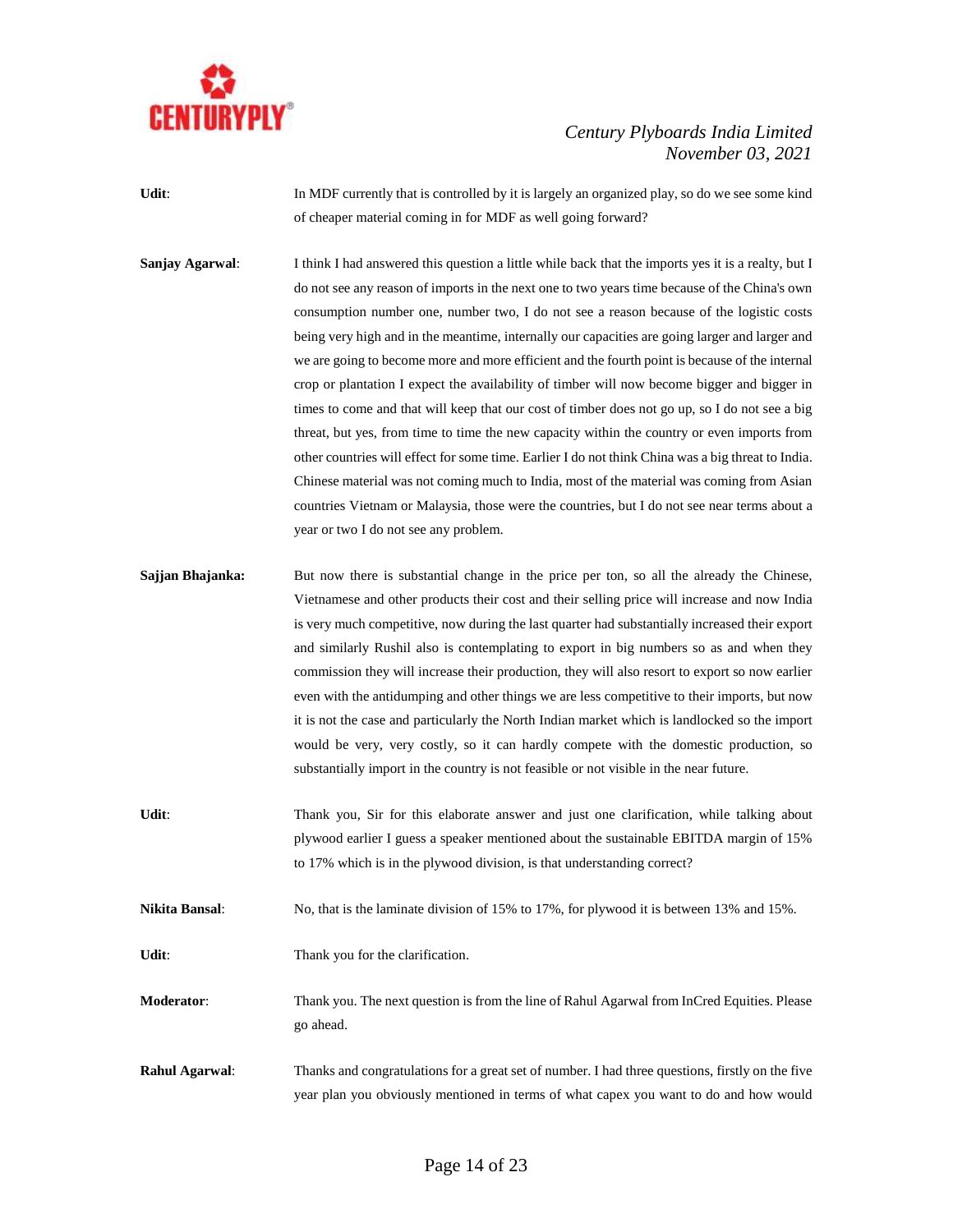

that basically help in getting more revenues, I am sure that scale there is a lot of operating leverage benefit, you mentioned that laminates and plywood have a certain range of long term sustainable margins, but overall at a company level, would you guide for any margin target or the EBITDA targets you have five years out you know broadly speaking with that scale I am pretty sure company would make much more money, right?

- **Keshav Bhajanka**: You see our objective from day one has always been to deliver better and better at all and to still up, however, having said that we have seen a difficult time we have passed through in the last year or year-an-a-half, so I would say that we are always targeted sustainable EBITDA margins of 13% to 15% in Ply, 15% to 17% in laminates, 20% plus in particleboard and 25% plus MDF, and going forward we will try to maintain similar EBITDA margin that is the target, but of course all our effort is always to improve our margins as and when positive.
- **Rahul Agarwal**: Thanks for that and secondly on this laminate realization, there is a very sharp jump up of 11% Q-on-Q, is that sustainable and that is obviously primarily led by price hikes, but is that the number to look at going forward?
- **Keshav Bhajanka**: No, there was a change in product mix that took place between export and domestic between Q1 and Q2. The laminates realization that we are seeing now we should look at similar realization that is a little higher going forward and this sort of a jump will not be there.
- **Rahul Agarwal:** Got it and what was the export domestic mix for the quarter?

**Keshav Bhajanka**: The exact numbers Nehal and team can back to later. I do not have the number readily.

- **Rahul Agarwal:** Sure, and lastly on this particleboard capacity utilization you alluded to some debottlenecking happening and obviously the production levels are looking much higher than what capacity you have, could you elaborate a bit on this essentially what kind of production we should look for, for particleboard this year and what capacity increase actually happened? That is my last question. Thank you.
- **Keshav Bhajanka**: We have increased our production capacity from 180 cubic meters per day to 250 cubic meters per day and I think going forward we will be able to maintain 250 cubic meters per day.
- **Sajjan Bhajanka:** Actually, we have installed one more dryer, so earlier what we are seeing we had enough pressing capacity but our drying capacity was less, so we installed one more dryer, so now in the same place where earlier we are imagining that our capacity 180 cubic meter now like we are going for that e large size only to we are avoiding so much size, small thickness, so that way where we can get better productivity in manufacturing 9 mm or 18 mm or productivity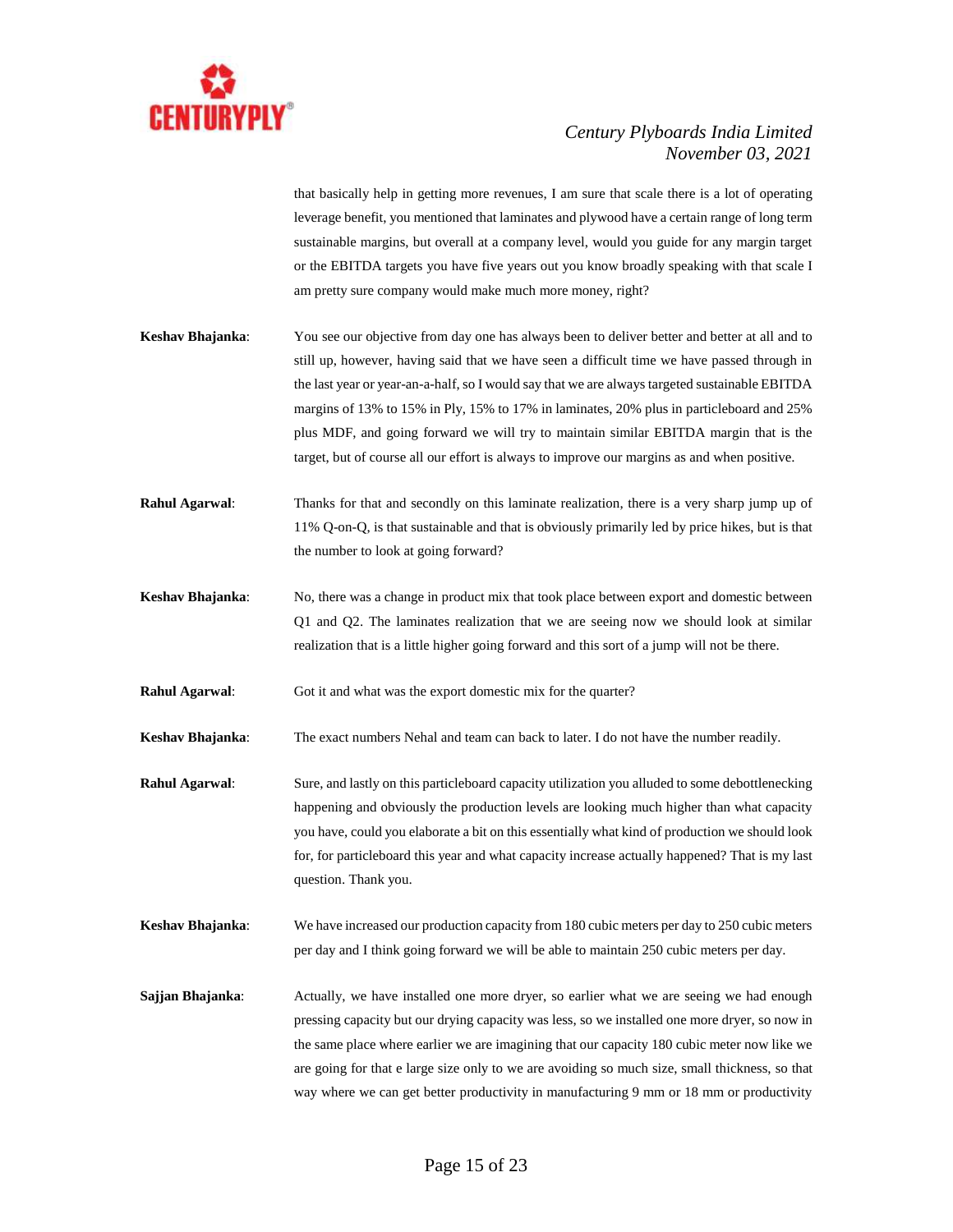

is better in 18 mm so that we are doing, mix and match and other things and with another dryer and another builder, now most optimum capacity we have to use, so actually last month almost we have manufactured to the tune of 300 cubic meters because there is one day we shut down every week so for 25 days we have achieved 6800 plus.

**Rahul Agarwal:** Got it, thank you so much for answering my questions. Steven you can continue with question. Thank you.

**Moderator**: Thank you. The next question is from the line of Rupesh Tatiya from IntelSense Capital. Please go ahead.

**Rupesh Tatiya**: Thank you for the opportunity. My question is the industry has given the petition for countervailing duty for MDF, so I just wanted to know is there any update on that?

**Sajjan Bhajanka**: So far the industry is not successful in getting any of this products or countervailing duty or anything so far all the applications have been turned down.

- **Rupesh Tatiya:** Applications is rejected at this time?
- **Sajjan Bhajanka:** Yes.

**Rupesh Tatiya**: Then Sir, you said that whenever new MDF capacity comes, the realizations build up is for few months so I just wanted to know from you that what are the capacity is coming online over next two years and particularly there are like two unlisted players, is there anything about their capacity expansion plans that will be very helpful, again this is an MDF, Balaji and Shirdi in particularly if you know what is their expansion plan, if you can help us with that?

- **Sanjay Agarwal:** Yes, so what we hear from public domain, the capacity addition probably is likely to be driven by couple of companies, one is Greenply, which is putting up a plant in Western India that is likely to come in next one-and-a-half years and Action also they are hearing they are likely to gearing up for another capacity expansion also through a Greenfield one so that probably might come in say FY2022 or FY2024, so these are the ones where we are aware that there is likely to be capacity expansion in MDF besides the one that we are putting.
- **Rupesh Tatiya:** Action is in north or south?
- **Rahul Agarwal**: North.
- **Rupesh Tatiya**: Thank you, so much.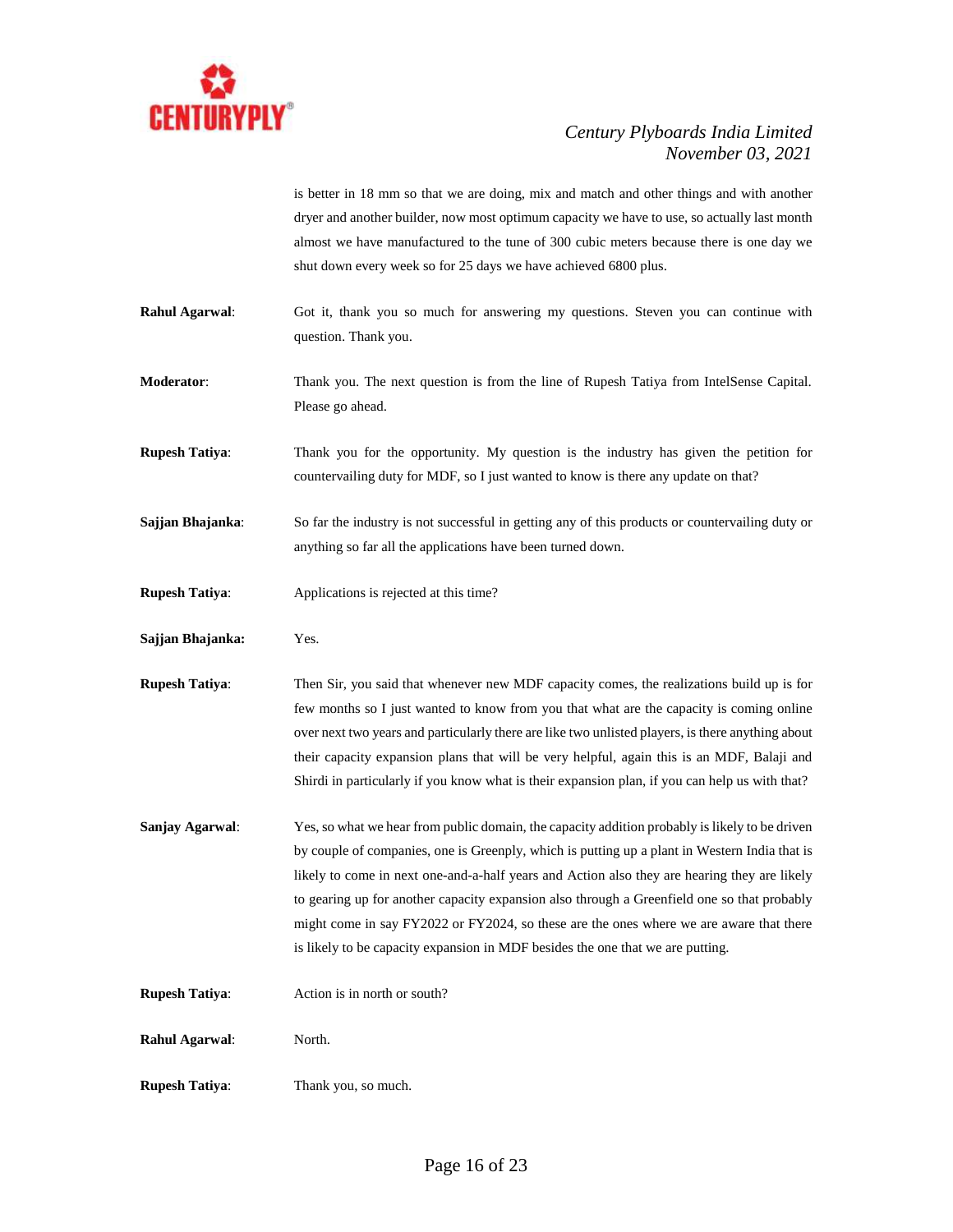

- **Moderator:** Thank you. The next question is from the line of Deval Shah from Phillip Capital. Please go ahead.
- **Deval Shah**: Good afternoon, Sir and thanks for the opportunity. Sir, my question is since we are running two capacity so from now let us say until next half of FY2023, what is the driver of a growth?
- **Sanjay Agarwal:** As far as plywood is concerned, we are already augmenting our capacities within every plant wherever there is a debottlenecking possible that is happening like our Chennai plant which was producing 30000 per day now it is producing 15000 and in the next three months we should be reaching about 50000 per day, so similar small debottlenecking are happening and I think our Punjab plant or other capacities will be on within the next one year time or so, and then you will see during the period you will see that the Q2 and Q3, so there are times this October and November kind of months when actually will go down a little bit from stock levels will increase within the company and it helps out to take care in the future, so I do not see immediately any problem, but yes, if we do not expand our new plant capacity, yes, that would have been a problem, but this is only already been taken the life which are in our hand and I believe that yes, our capacity will be on and I think, Sajjan Bhajanka can comment more on this.
- **Sajjan Bhajanka:** I agree with Sanjay because you know the capacities or anything are meaningless unless there is demand, so the main thing in our favor is a robust demand and particularly our marketing team is very, very active and they are very innovative so whatever marketing strategy we are adopting advertising and other things all are helping us and all are successful, so that is the thing in our advantage so maybe we will continue in this thing better productivity and good marketing, so combined these three things will give us boost.
- **Deval Shah**: Sir, when you are guiding for these 1250 Crores kind of a capex so I wanted to know is current real estate cycle is something different, which you are looking at comfortable smart cycle.
- **Sajjan Bhajanka:** You know the real estate prices are not that much material to us because the maximum expansion or the growth will come not in the time real estate, it would come in the peripheries, like big cities in certain suburbs so wherever the capacity comes, wherever the house are delivered and they will need furnishing so our role comes after building is constructed, handed over, so earlier lot of inventory was there, but last year and half or during the COVID period a lot of inventory had been diluted and once it goes to the real year then our role comes, so that is where we see very good demand and very encouraging situation?
- **Nehal Shah**: Just to add to what Chairman, Sir said, if you look at the last years progress report which got released few days back, you look at the months inventory of residential real estate and major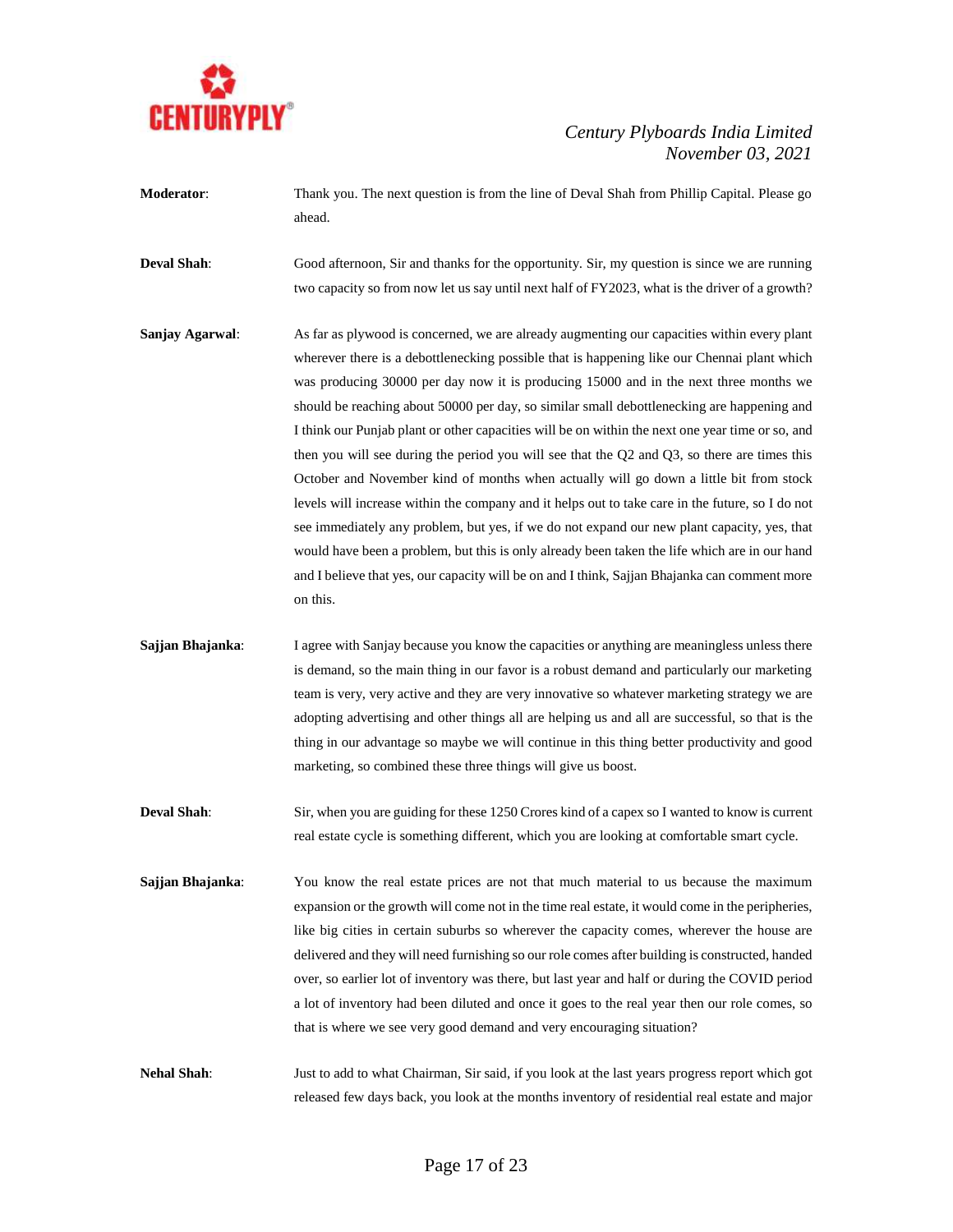

cities they have started to decline and the decline has been pretty big, so the decline is 15% in Q-o-Q and 39% Y-o-Y to 40 months from 48 months in the last quarter so that clearly says that the occupation of premises are in the surge and clearly panels thrive on the increasing rate of occupation of premises.

**Deval Shah**: I got it, last year this 1250 Crores, how we are looking to fund it?

**Nehal Shah**: That is largely through internal accruals, if you look at the cash flow generation what we had last year we had almost like 360 Crores, so over the next five years if you do the math we do not believe that we would be needed to raise even a single rupee of that if you adjust for working capital requirements I think we should be good enough to spend the incremental capex as well as the working capital through our internal accruals.

**Deval Shah**: That is good. Thank you so much.

**Moderator**: Thank you. The next question is from the line of Sonaal Kohli from Bowhead. Please go ahead.

- **Sonaal Kohli:** Congratulations on your results. Sir, what I wanted to know was is there any reason for you to expect that going forward the margins in plywood would be lower than in the recent period and if so what would be this on an account of?
- **Nikita Bansal**: I think I answered this previously that we are looking at 13% to 15% EBITDA margins to be maintained going forward.
- **Sonaal Kohli:** That is what is the starting point to my question, what is the reasons for which you expect your margins to lower and what is currently?

**Keshav Bhajanka**: You see, we have seen one quarter of higher margin, however, if you look at annualized basis, the first quarter was substantially lower that would being the largest sector and there have been fluctuations, we have seen that our target margin between 13% and 15% EBITDA is something that we can sustain actually, so that we are giving guidance you want to make sure that we deliver on the commitment hence the commitment that we looking at is 13% to 15% EBITDA margin sustainable, over the course of some quarters would it be higher, definitely it can.

**Sonaal Kohli:** Sir, was there any one off because you know Q1 is obviously not a normal quarter you know for you or for anybody else, so that cannot be the benchmark for any analysis what is one off in Q1 or if they evaluated cycle why cannot these margins be maintained or better?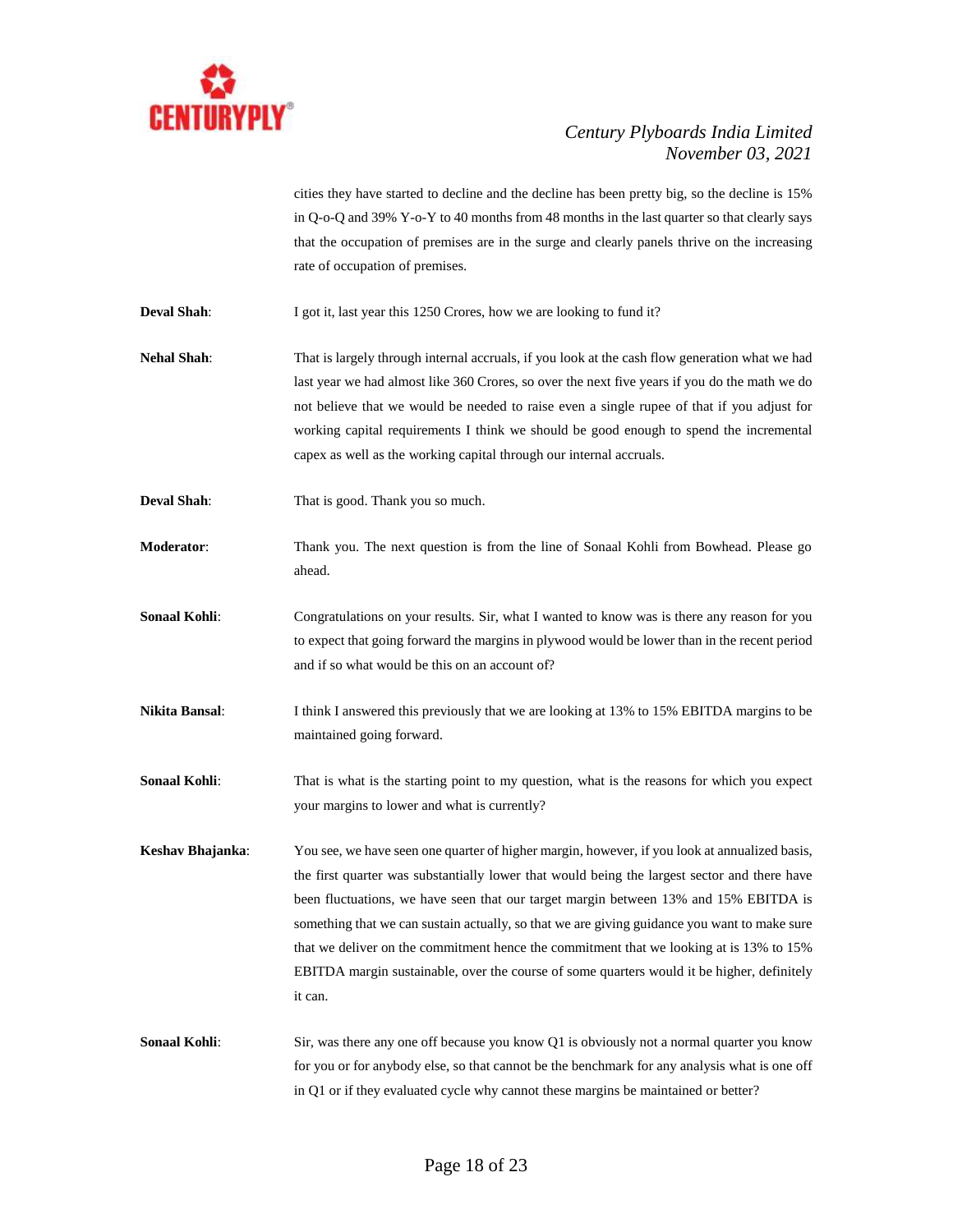

- **Keshav Bhajanka**: No, definitely there was, likely I had mentioned already in Q1 we took the decision to continue production at one of the most challenging times possible, having said that in Q1 that resulted in much lower cost raw material being consumed and once the price increases were being passed on in Q2 we got the benefit of the same.
- **Sonaal Kohli:** Sir, is it fair to expect that in Q3 and Q4 your margins would be lower than what currently in spite of the marketing?
- **Keshav Bhajanka**: It is 13% to 15%, definitely we are looking at 13% to 15% and that is what we are targeting, although if performance on the phase that continues as it is now it might be slightly higher.

**Sonaal Kohli:** Understood, this is more coming from a longer term experience, it is not based on any other assessment, but seeing your own long term trajectory so that the cycle is different than what is today, there is no reason specific for you to expect margins to collapse or fall?

- **Keshav Bhajanka**: You are correct.
- **Sonaal Kohli:** Thank you so much.

**Moderator**: Thank you. The next question is from the line of Aasim Bharde from Dam Capital Advisors. Please go ahead.

**Aasim Bharde**: Good evening everyone, Sir. just wanted to understand how product pricing would move in an environment of falling input prices, will we and the rest of the industry cut pricing one to one as RM prices fall or would we be able to hold on to some of the hikes we have taken?

**Sajjan Bhajanka:** Generally, we could maintain with our price level once it has been increased so generally it is sustained at that level. Very seldom we have to reduce the price. I do not remember we have done that maybe only time I remember when the GST was reduced from 28% to 18% that time we have passed on the benefit and it was strategically required also but otherwise we have seen because during the COVID the prices of raw material where at the all time low, but during that time we have not reduced the price so during the third quarter last year for this thing to have a profit margins were due to that because of the raw material prices reduced that time and we have not reduced our sales price and generally we have not seen in the industry, it is one way traffic so hopefully if the prices of the raw material starts going down it will add to our profit.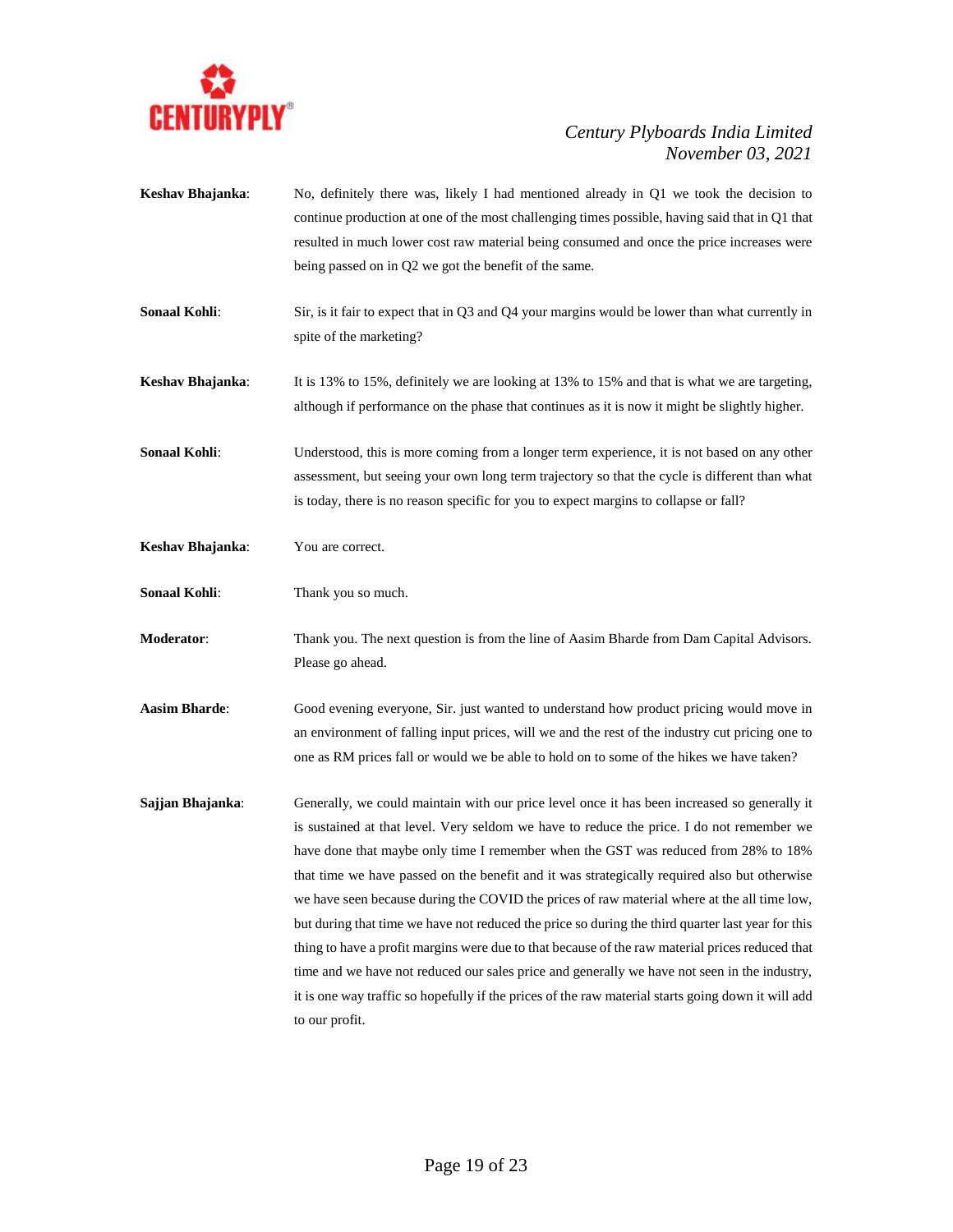

- **Aasim Bharde**: Safe to assume that in the margin ranges that you are talking about 13% to 15% in Ply and 15% to 16% laminates you should perhaps fall more on the higher side of the range over the next five years that you are planning, right?
- **Keshav Bhajanka**: That will always be our attempt.

**Aasim Bharde**: One clarification also on the capex numbers you mentioned in the opening remarks does that include the Punjab plywood and the Andhra MDF as well as the Brownfield MDF that they are doing in the north or are these fresh investments?

**Sanjay Agarwal**: All of those are included.

**Aasim Bharde:** Sure, thanks a lot, Sir and wish you all the best.

**Moderator**: Thank you. The next question is a followup from the line of Venkat Samala from Tata AMC. Please go ahead.

**Venkat Samala**: Thanks for the followup. This is a big picture question. I think it has already answered it as well, so if you look at last three to five years I understand that things have been very sluggish and things look very good now, but even if I look at the gross block as well you are looking to sort of double it in the next five years compared to what you have done in the last three decades or so, so apart from the positive real estate cycle that you spoken about anything which have given you that sort of confidence of comfort to double down on the capex and sustainable topline growth for the next four to five years?

**Sajjan Bhajanka:** Basically, the panel sector is largely dependent on the real estate, on the housing and we do not foresee any reason that housing momentum which has been picked up would die down in the near future rather it helps to surmount, like I foresee in the next five, six years I think our own availability of raw material or the finished product in the country may not be sufficient to meet our demand from the housing sector. So I foresee in the near future or five to ten years there would be very hefty growth of Indian panel industry. only this thing I am foreseeing the problem could be from raw material side maybe plantation would not be able to cope up with the demand of the plywood and particleboard industry because there are many things government policies, land availability, other things, people diverting from cash crop to agro, so these things are there, but I central government is aware they are trying their best to divert some land even 5% land is diverted from cash crop to plantation then it will take care of almost 10 times requirement from now, if 12% land is diverted that will solve the government's problem of surplus cash crop which is retained in the godowns, Government of India is not able to consume it if there is no export market to that so that way government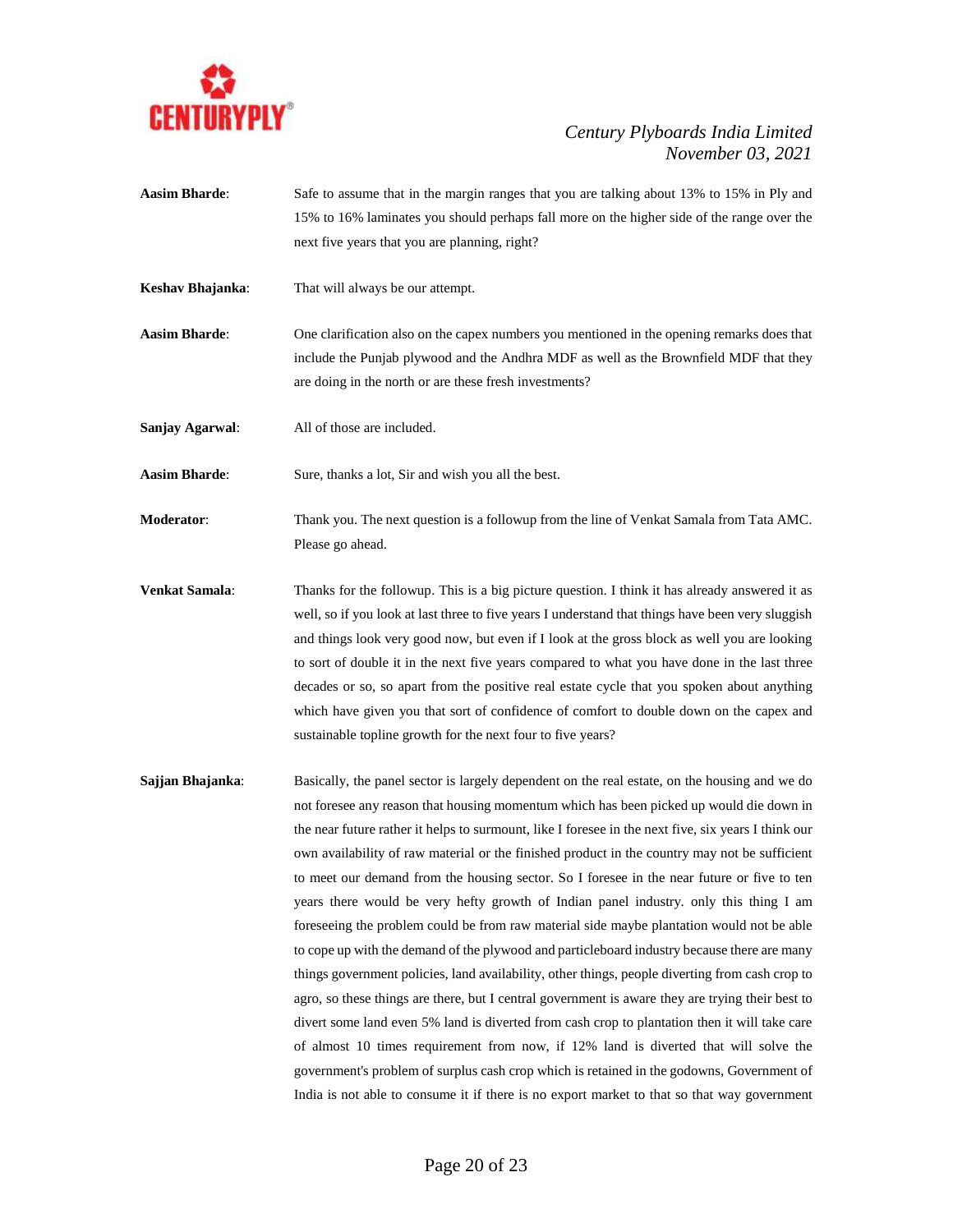

little bit initiate and do some policy decisions so that can take the way, but China has been doing similarly in 1993 or 1994 I remember our initial range and at that time when the housing boom started in China around that period all over the world all the panel product, steel everything was moving towards China, in India at that time price increased in India by more than 25% to 30% within few months due to the Chinese demand and I am foreseeing that to scenario for India in next five to ten years.

- **Venkat Samala:** Right, if I just look at the company's historical numbers then you seem to be seeing conditions for growth for the company in place the kind of which we have seen in the early last decades, right is that the right way to look at it?
- **Sajjan Bhajanka:** Yes, I feel that at the right time we are at the right place so you have many opportunities in front of us.
- **Venkat Samala**: Understood and one last question on the MDF margin side, do you think the current margins at 34% to 35% that is sustainable in the near term?
- **Arun Julasaria**: Because we can benchmark the prices either with the imported price which is due to container nonavailability, due to the disruption in the international movement of the commodities and cargo, at the moment it is not at all competitive, the import in India has drastically reduced, then the second thing which will govern the Indian demand and supply. If suppose your demand is not picking up and capacity augmented in the country so there could be some pressures on the prices, but at the moment and the trajectory we foresee for housing growth and other things I do not foresee there could be a temporary mismatch, suppose two plants commissioned together and overnight demand that much demand cannot be created in the market so there could be two, three, four months gap and at that time there could be some pressure on the prices, but this has gone hand to hand.

**Venkat Samala**: No, Sir I mean most of the plants that hear about would be getting commissioned in FY2023 right, near term in H2 FY2022 do you think the current 34% to 35% is sustainable?

**Sajjan Bhajanka:** There is another cushion also that is if India is competitive in exporting the MDF also so is there a surplus in the country export would come to the rescue so that way taking international market, Indian market and then buy and large Indian quality is very good it is appreciated in exports also there are no bad comments or remarks, so that way it is well accepted Indian quality so with that now it is not only on domestic market improves the markets where there are domestic market demand and supply it becomes larger, so where the only local thing cannot make a big change.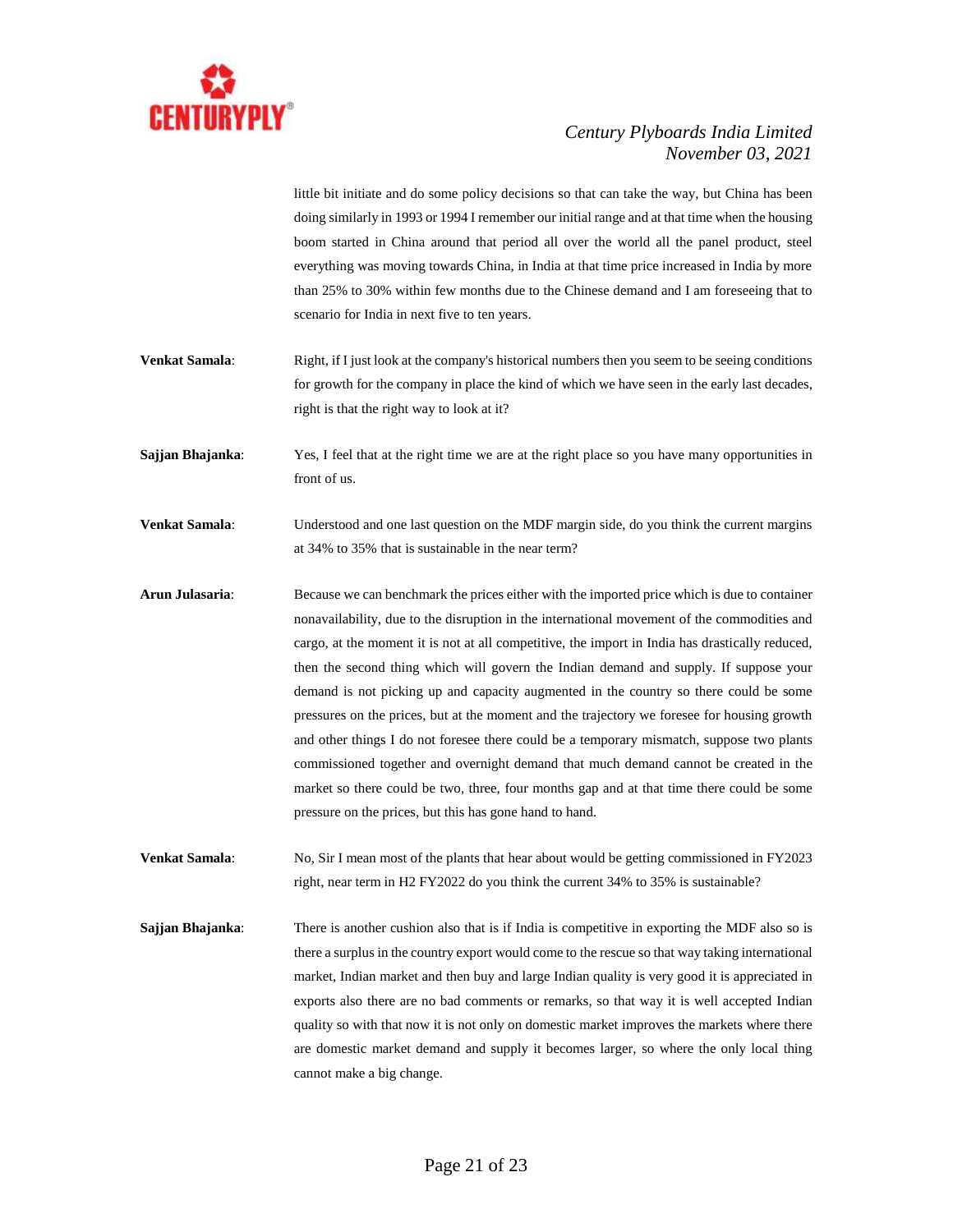

- **Venkat Samala**: Last question from my side, there was some news articles floating sometime back about a 1000 Crores odd investment for a plant in Andhra, so just wanted to understand if you could give more colour as if you can confirm if the quantum that is specified in these article is that correct?
- **Keshav Bhajanka**: No, now we are looking at the first day of any capacity and the planning is always for the future so for the south we can do the expansion in three phases depending on how the demand and supply position looks like, so what you are referring to is all three phases put together which is any product report when you a future estimate then you get it and this includes all future as of now they are only looking at close to 600 Crores capex.
- **Venkat Samala:** Thank answers. Thanks a lot and wish you all the best.
- **Moderator**: Thank you. The next question is a followup from the line of Rahul Agarwal from InCred Equities. Please go ahead.
- **Rahul Agarwal**: Thanks. Just one question on the cash flow for first half, it looks like the inventory was pretty high as of September end and hence the operating cash flow is pretty low any specific reason or any clarification would you like to give?
- **Nehal Shah**: It is largely because of the inflationary environment which has led to the higher inventory and if you look at their working capital our working capital still remains very, very strict at 60 days it is only because of higher sales and the inflationary environment that the cash flow has got impacted and which is got impacted if you look at most of the company, it got impacted.
- **Rahul Agarwal:** Got it, Stephen you can end the call, please.
- **Moderator:** Thank you. As there are no further questions, I would now like to hand the conference over to Mr. Rahul Agarwal for closing comments. Over to you, Sir!
- **Rahul Agarwal**: Thank you all participant for attending the call and we thank the management of Century Plyboard to give us this opportunity to host this call this quarter, happy Deepavali and a prosperous New Year ahead to everybody at Century Plywood and I will hand over to the management for their closing remarks, thank you.
- **Arun Julasaria**: We thank all the participants and for organizing this conference and successfully. So we complement Rahul and team and his company. Wish all the participants are very, very Happy and Prosperous Deepavali. Thank you very much.